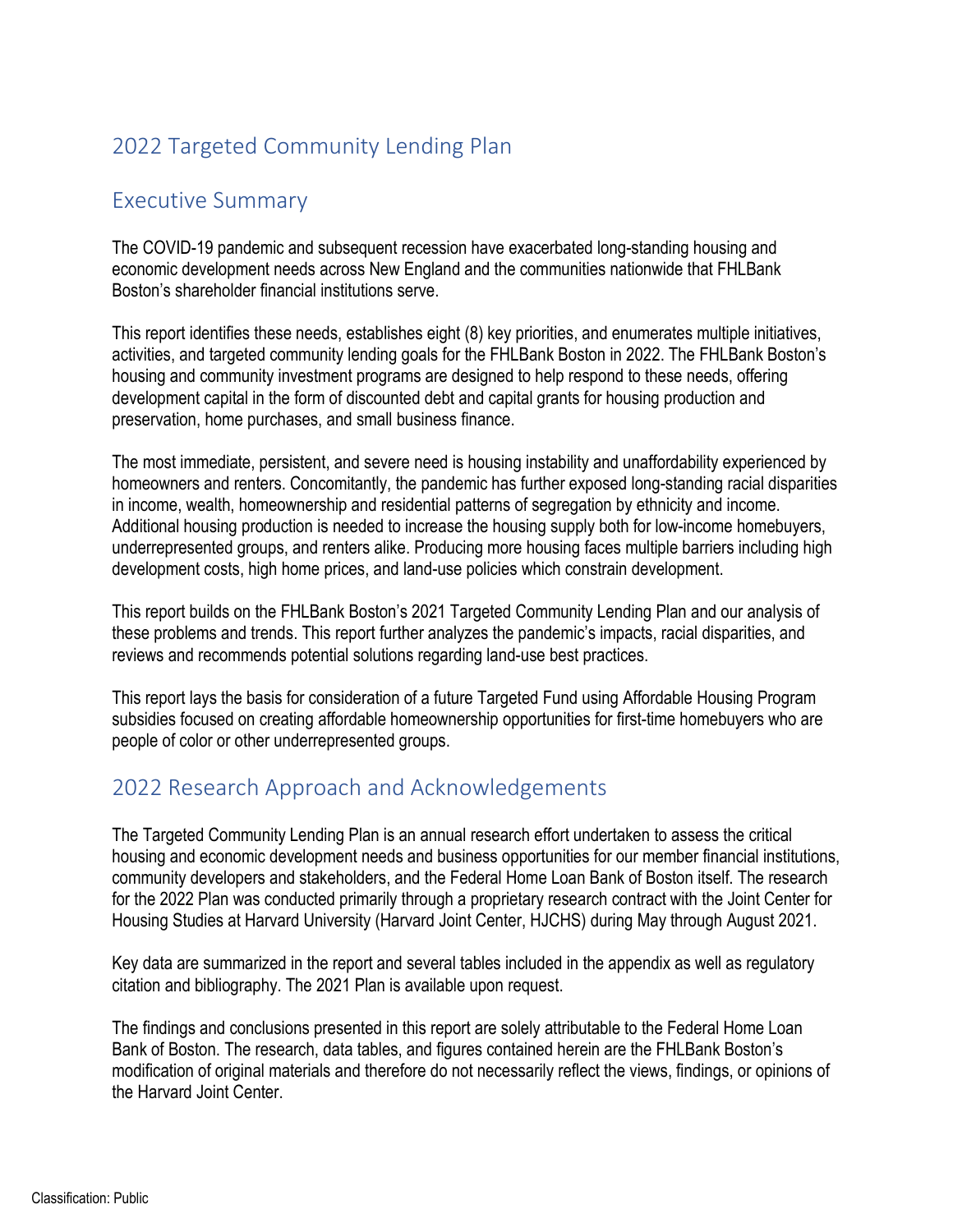FHLBank Boston would like to thank the Harvard Joint Center's staff, primarily lead researcher Dixi Wu, senior research analyst Alexander Hermann and Deputy Director David Luberoff for their research, supervision and assistance. FHLBank Boston staff also provided economic data and analysis.

# 2021-2022 Community Development Key Priorities

- 1. Partner with our member financial institutions to help communities rebound from the extreme social and economic impacts of the COVID pandemic and recession by providing community investment funding programs and supporting community development outreach.
	- a. The pandemic has disproportionately impacted people of color and lower-income neighborhoods, revealing and exacerbating access to health services, education, and employment.
	- b. Access to broadband internet services is more critical now for access to education, employment, and health services; the pandemic has highlighted disparities in access in both metro and non-metro communities.
- 2. Respond to the disparate impacts that systemic racism has had on communities and households of color by supporting housing and community investment funding, education, and partnerships.
- 3. Support the development of net, new for-sale, homeownership opportunities for first-time homebuyers, lower-income households, and people of color.
- 4. Support the development of additional rental housing, affordable to households of all incomes, with emphasis on serving extremely low-income households.
- 5. Preserve and recapitalize existing affordable housing stock across New England.
- 6. Support access to enterprise-level development and operating capital for nonprofit housing and community organizations adversely impacted by the pandemic and recession.
- 7. Support access to capital for New England's small businesses, including minority- and womenowned businesses.
	- a. The economic repercussions of the pandemic have also disproportionately hurt minorityand women-owned businesses, especially those in at-risk industries and providing essential services.
- 8. Support efforts to promote climate-resilient neighborhoods and buildings.

# 2022 Affordable Housing and Community-Economic Development Needs Assessment for New England

## The Impact of the COVID-19 Pandemic and Economic Development Challenges

**The COVID pandemic and recession present a number of challenges for New England. While both incidence of disease is lower relative to the nation and economic indicators such as unemployment rates, evictions, and foreclosures are also relatively lower, a great deal of uncertainty remains.** 

- New England's experience with COVID infections and death remain fortunately below national averages, based on U.S. Centers of Disease Control and Prevention data as of August 2021.
- Nationally people of color have been more likely to contract and somewhat more likely to die from COVID-19 relative to their share of the population.
- Also, fortunately, New England states have the highest vaccination rates in the country.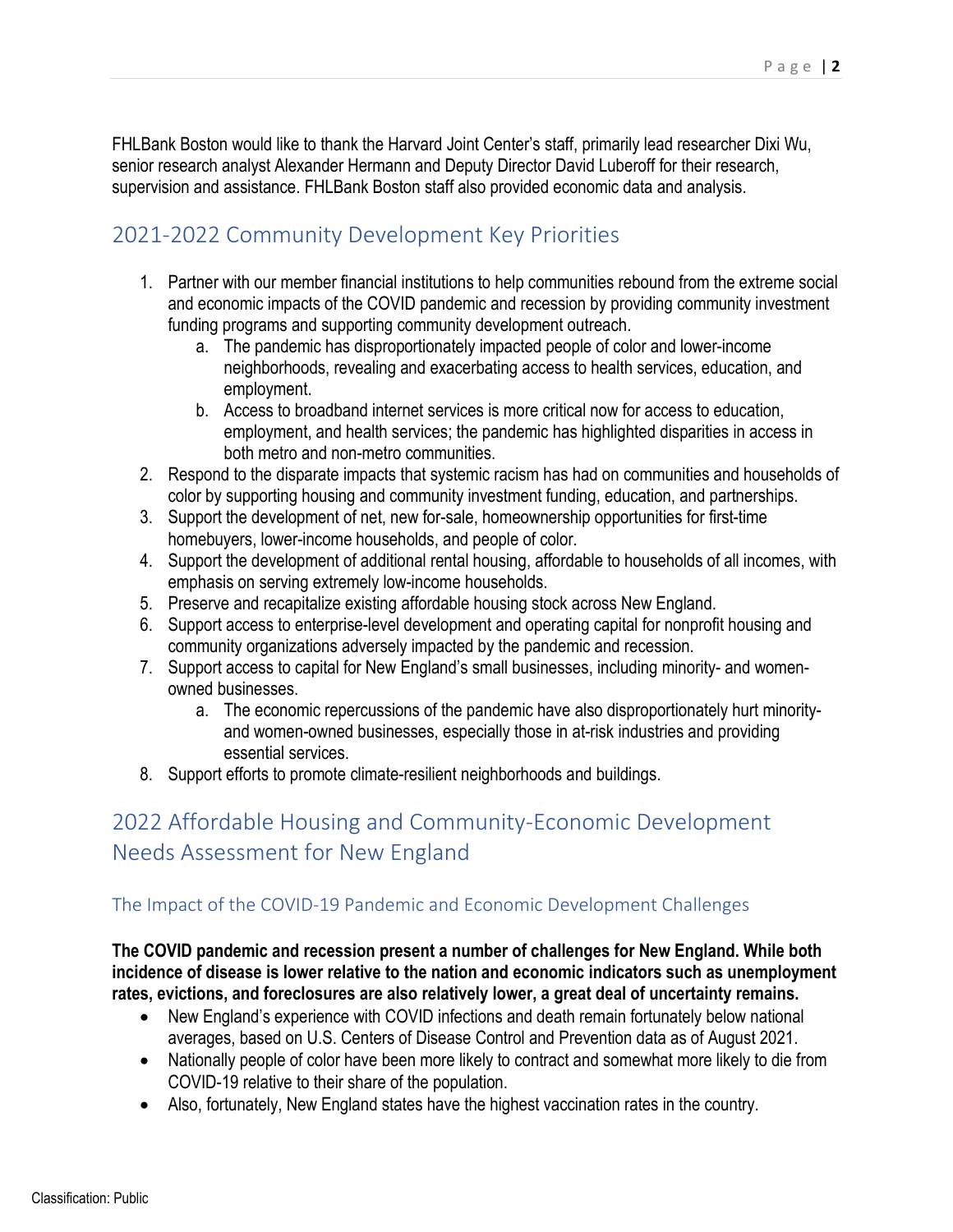Rates of infection to date have been lower in five of the six New England states relative to the national average (11,100 per 100,000); Rhode Island exceeds this rate at 14,900. Connecticut (10,100) and Massachusetts (10,700) are approaching the national average. Similarly, death rates per 100,000 are higher in Connecticut (333), Massachusetts (263) and Rhode Island (259) relative to the nation (186), while lower in Vermont (41), Maine (67), and New Hampshire (102).<sup>1</sup>

As of July 26, 2021, shares of COVID-19 deaths by race/ethnicity relative to shares of population are generally lower or proportionate to state populations for white, Hispanic and Asian households but slightly higher for Black households.<sup>2</sup>

## **Recent news reports and economic indicators point to significant rebounds in the economy from June 2020 through June 2021 for both New England and the nation. These gains however are uneven by race, industry and geography.**

- Unemployment rates have significantly fallen year over year. National unemployment rates peaked at 14.8% in April 2020 and have fallen from 11.1% to 5.9% in June 2021 (see Table 1).
- Both regionally and in each of the six New England states, we have enjoyed a significant reduction in unemployment, falling from 12.2% in June 2020 to 5.3% in June 2021.

Massachusetts and New Hampshire experienced the largest unemployment rate declines among the six states. Overall, New Hampshire (2.9%) and Vermont (3.1%) had the lowest rate of unemployment. Maine (4.8%), Massachusetts (4.9%), and Rhode Island (5.9%) were below or even with the national average (5.9%). Connecticut was the only state exceeding the national average at 7.9%.

• National Bureau of Labor Statistics data shows that the Black unemployment remains high at 9.2% as of June 2021. Similarly, the Latino unemployment rate is 7.4%; Asian American rate is 5.8%, while white American unemployment rate is 5.2% as of June 2021. Fortunately, the data shows significant improvements year over year and over the prior three months April to June 2021.

This racial gap is explained in part by the disparate degrees of recovery across industries and the racial makeup of employees in those industries. Table 2 illustrates the June 2021 unemployment rates by industry aligned with the composition of employees by race as of 2020. For example, Blacks and Latinos make up 13% and 24% respectively of those employed in the Leisure and Hospitality sector, which has the highest unemployment rate at 10.9%. Latinos comprise 30% of the Construction sector which had the second highest rate of unemployment (7.5%) as of June 2021; Blacks comprise only 6% of construction employment and whites make up 89% of construction employment.

<sup>1</sup> U.S. Center for Disease Control and Prevention, COVID Data Tracker. Harvard Joint Center for Housing Studies tabulations. Case and death counts are as of August 16, 2021. Cases and deaths per 100,000 overall in the New England region are approximates.

<sup>&</sup>lt;sup>2</sup> Data is based on based on Harvard Joint Center for Housing Studies tabulations of U.S. Center for Disease Control and Prevention, COVID Data Tracker, as of July 26, 2021.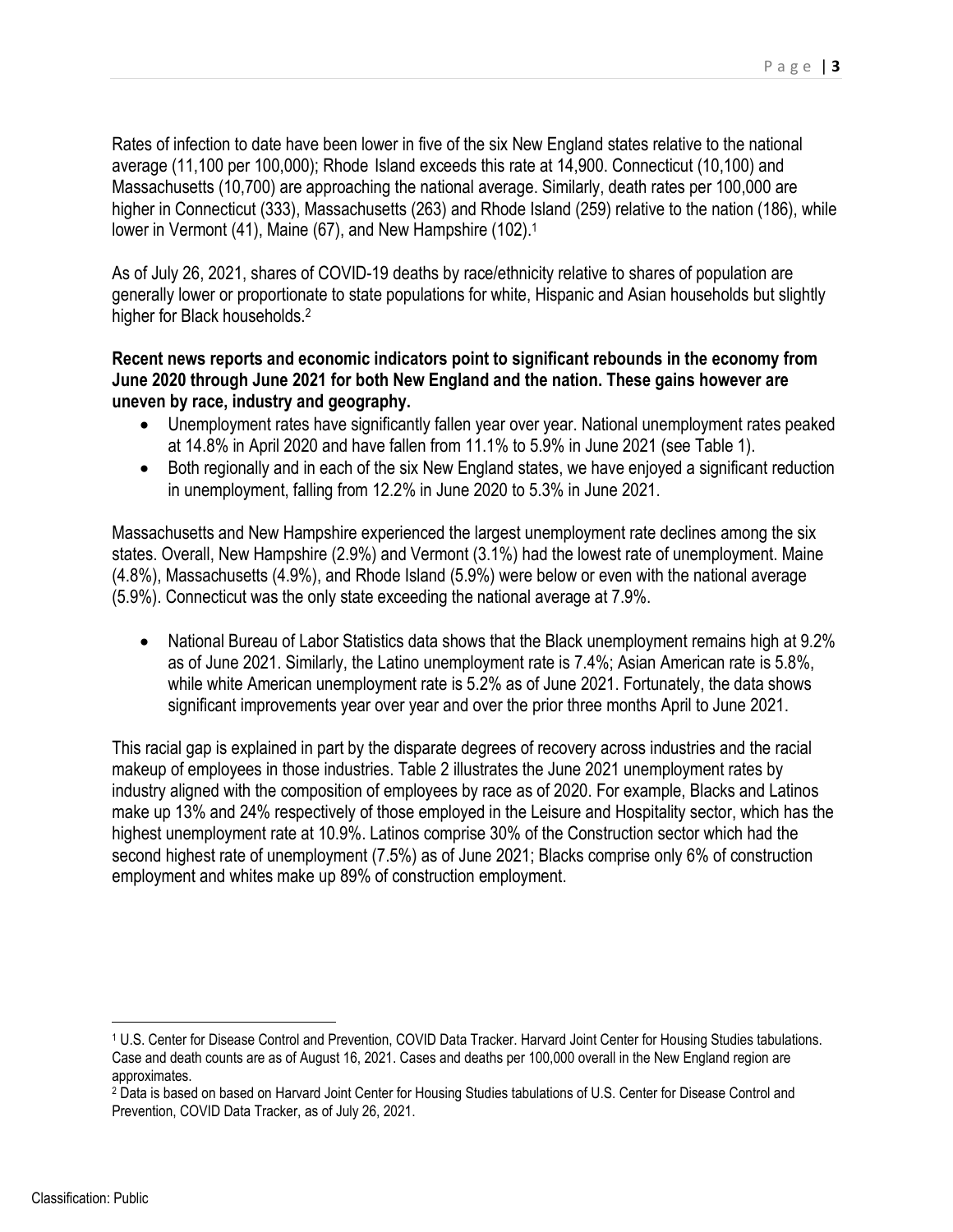**Households in New England have experienced significant financial challenges due to the pandemic and recession. Federal and state unemployment and housing assistance policies have helped to forestall or mitigate evictions and foreclosures.** 

- Between January and March 2021, 41% of households in the six New England states reported losing some employment income since the start of the pandemic, in the form of a job loss or reduction in work hours.
- Renters in New England were far more likely to report lost income, with nearly half of renters (49%) and two-fifths of homeowners (38%) suffering an income loss.<sup>3</sup>

## **The pandemic has also notably exacerbated many existing inequities. Households of color and lower-income households were especially likely to lose employment income between March 2020 and the first quarter of 2021.**

- Indeed, 56% of Hispanic and 47% of Black households in New England had lost employment income compared with 39% of white households. Hispanic renters were especially likely to lose income in the region, at a rate of 60%.
- Lower-income households were also far more likely to report lost income. Fully 47% of households earning under \$25,000 lost income compared with 36% of households earning at least \$75,000 (Table 3).

**Nationally among those who did not suffer the financial fallout of the pandemic directly, household wealth grew considerably during the pandemic, especially among the highest-income households. Data is not available at the state or New England regional level.** 

- In aggregate, net household wealth grew 24% between the first quarter of 2020 and the first quarter of 2021, from \$104.6 trillion to \$129.5 trillion, including a 10% rise in real estate assets. This is attributed largely due rising home prices and increased household savings.
- Wealth growth rates are significantly higher per the highest income percentiles. For example, households in the 80-99<sup>th</sup> percentiles saw wealth grow 19%, while wealth held by those in the 20-59th percentile grew 15%.4
- Wealth growth was more evenly distributed by race/ethnicity: 27% for Black households, 24% white households, and 15% for Hispanic households.<sup>5</sup>

## **The financial fallout of the pandemic has exacerbated existing housing affordability challenges and highlighted the importance of a stable and secure place to live amidst the nation's health crisis. In all states, renters were more likely to fall behind.**

 Across New England, nearly 11% of households with a mortgage or rental payment reported being behind on their housing payment in the first quarter of 2021, including 8% of homeowners and 15% of renters. In each case, the rates in New England are similar to but somewhat lower than the national share.

<sup>3</sup> Among all households, there was small variation in the six New England states. Fully 45% of households in Rhode Island reported lost employment income, including just over half of renters (51%), followed by 42% of households in Connecticut and Massachusetts, 40% in New Hampshire and Vermont, and 39% in Maine. Harvard Joint Center for Housing Studies tabulations of U.S. Census Bureau, Household Pulse Surveys, January – March 2021.

<sup>4</sup> Federal Reserve Board, Financial Accounts of the United States, First quarter 2020 to First Quarter 2021. Harvard Joint Center for Housing Studies tabulations.

<sup>5</sup> Ibid. It is important to recognize that in the aggregate, wealth remains limited in Black and Hispanic households (4 and 2% respectively) while 84% of total wealth is held by white households.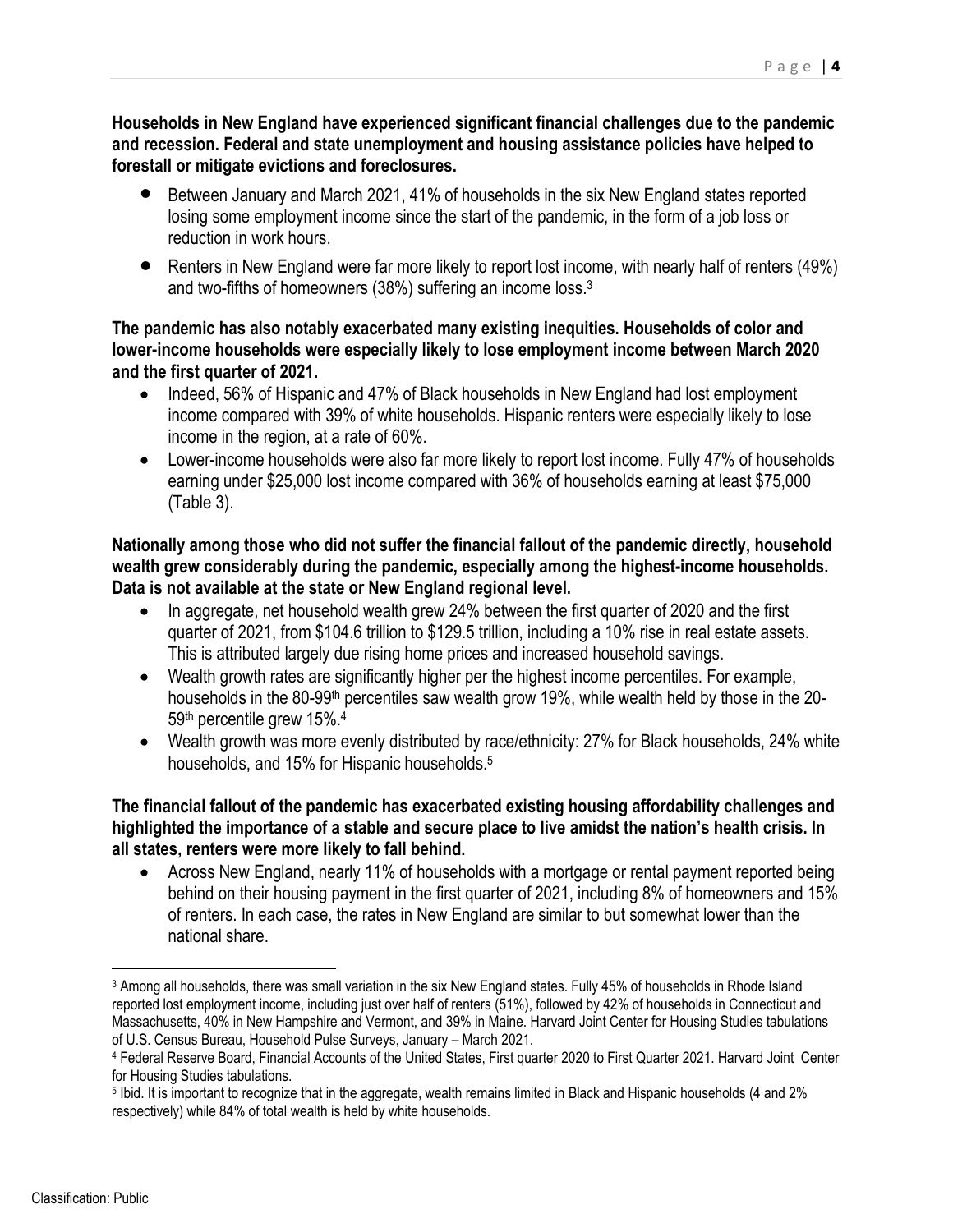- Connecticut had the highest rate of nonpayment overall at 13% of households behind on their housing payment, followed by Rhode Island (12%), Massachusetts (11%), New Hampshire (10%), Maine (9%), and Vermont (9%).
- Nearly one-fifth of renters in Rhode Island (18%) were behind on their rent, ahead of 16% of renters in Connecticut and New Hampshire, 15% in Massachusetts, 14% in Maine, and 11% in Vermont.6

**Disparities in who faces affordability challenges persist, due to both existing affordability concerns preceding the crisis and as a result of the pandemic. Black, Hispanic and lower-income households in New England were far more likely to be behind on their housing payments.** 

- Nearly a quarter of Black (23%) households were behind on their payments, including 24% of renters and 22% of homeowners.
- One-fifth of Hispanic households (21%) were also behind on their payments, including 24% of renters and 16% of homeowners. In comparison, just 8% of white households were behind on their housing payments, including 12% of renters and 8% of homeowners. Low-income households are also far more likely to struggle with their payments.
- Fully 21% of households earning under \$25,000—including both renters and homeowners—were behind on their payments, significantly higher than the 6% of households earning \$75,000 or more.<sup>7</sup>

## **The financial impacts of the pandemic have led to heightened concerns about displacement evictions and foreclosures - across the country.**

- In New England specifically, Joint Center tabulations of Household Pulse Survey data from the first quarter of 2021 show that 14% of renters behind on their payments (or 2% of all renters with ongoing rental payments) believed it was very likely they would be evicted in the next two months.
- Despite these concerns, direct federal relief through stimulus payments, expanded unemployment benefits, and other funding, along with federal, state, and local eviction moratoriums, have staved off large-scale evictions.<sup>8</sup>
- Federal stimulus programs including the CARES Act and the American Rescue Plan have also provided significant federal funding for emergency rental assistance.

<sup>6</sup> See Table 4- Share of Households Behind on their Rent/Mortgage by State: January- March 2021. Harvard Joint Center for Housing Studies tabulation of U.S. Census Bureau, Household Pulse Surveys.

<sup>7</sup> See Table 5 – Share of Households Behind on Housing Payments in New England: January – March 2021. Nearly a quarter of Black (23%) households were behind on their payments, including 24% of renters and 22% of homeowners. One-fifth of Hispanic households (21%) were also behind on their payments, including 24% of renters and 16% of homeowners. In comparison, just 8% of white households were behind on their housing payments, including 12% of renters and 8% of homeowners. Low-income households are also far more likely to struggle with their payments. Fully 21% of households earning under \$25,000—including both renters and homeowners—were behind on their payments, significantly higher than the 6% of households earning \$75,000 or more.

<sup>8</sup> Unfortunately, comprehensive national estimates of eviction are unavailable. United States Government Accountability Office data from 63 jurisdictions indicates lower median rates of eviction year over year from July 2019 through July 2020. United States Government Accountability Office.COVID-19 Housing Protections. March 2021.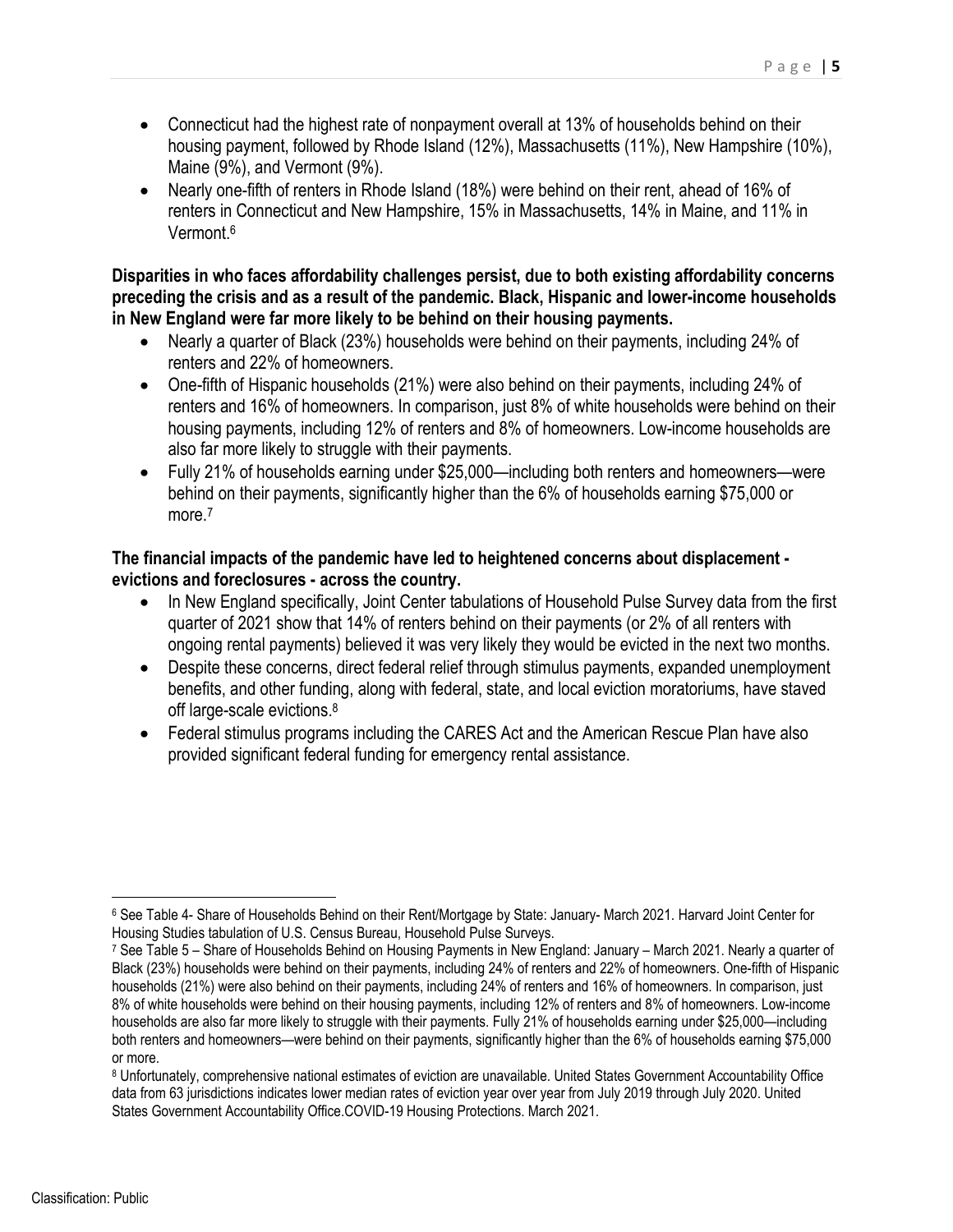### **Fortunately, the worst fears of a wave of foreclosures have been avoided largely due to state and federal forbearance programs eviction moratoriums.**

- $\bullet$  The foreclosure inventory remained just 0.3%, unchanged from May 2020.9
- According to an analysis by the Consumer Financial Protection Bureau, fully 9% of Black borrowers, 8% of Hispanic borrowers, and 4% of white borrowers were in forbearance as of March 2021.10
- According to Joint Center tabulations of Household Pulse Survey data, among homeowners in New England who reported being behind on their mortgage payments in the first quarter of 2021, under 3% said they were very likely to have to leave their home in the next two months due to foreclosure. These homeowners represent just 0.2% of all homeowners with a mortgage in New England.11
- Approximately two-thirds of all active forbearance plans are set to expire by the end of 2021 but due to rising home prices, many of these homeowners have substantial equity in their home even after missing payments.12

Overall, the pandemic and recession have exacerbated long-standing trends in terms of housing unaffordability and the undersupply of housing along with and patterns of racial segregation, homeownership rate disparities, and income, wealth, and savings differentials by ethnicity.

## **New England and the nation remain in a persistent housing unaffordability crisis.**

- New England faces affordability challenges on par with or greater than the US overall. Indeed, nearly one-third of households in New England (32.5%) spent more than 30% of their income on housing in 2019, including just under half of renters (46.3%) and a quarter of homeowners (25.1%).13
	- o This includes 33.9% of households in Connecticut, 33.2% in Massachusetts, 31.9% in Rhode Island, 31.5% in New Hampshire, and 31.1% in Vermont. Maine had the lowest cost-burden rate in New England, with only 28.2% of households experiencing burdens.
- While there are significant differences in affordability challenges across the six New England states, one constant is the higher cost burden rates among Black and Hispanic households compared to white households, regardless of tenure. To illustrate, 46.5% of Black households and 46.2% of Hispanic households were housing cost burdened in 2019, much higher than the 29% cost-burden rate among white households.
- Persistently high rates of homeless are also indicative of broader affordability challenges in the US and New England. Fully 26,900 people experienced homelessness in the region at a point-in-time

<sup>9</sup> Harvard Joint Center for Housing Studies. State of the Nation's Housing: 2021. <sup>10</sup> [https://files.consumerfinance.gov/f/documents/cfpb\\_characteristics-mortgage-borrowers-during-covid-19-](https://files.consumerfinance.gov/f/documents/cfpb_characteristics-mortgage-borrowers-during-covid-19-pandemic_report_2021-05.pdf)

pandemic\_report\_2021-05.pdf<br><sup>11</sup> Harvard Joint Center for Housing Studies tabulations. United States Census Bureau, Household Pulse Surveys, January – March 2021.

<sup>12</sup> Black Knight Mortgage Monitor; CoreLogic.

<sup>13</sup> Nationally, 30.2% of households were housing cost burdened in 2019, with 14.4% severely cost-burdened (more than 50% on income spent on housing.) 43.5% of Black households and 40.3% of Latino households were cost burdened in 2019, compared with 25.4% of white households.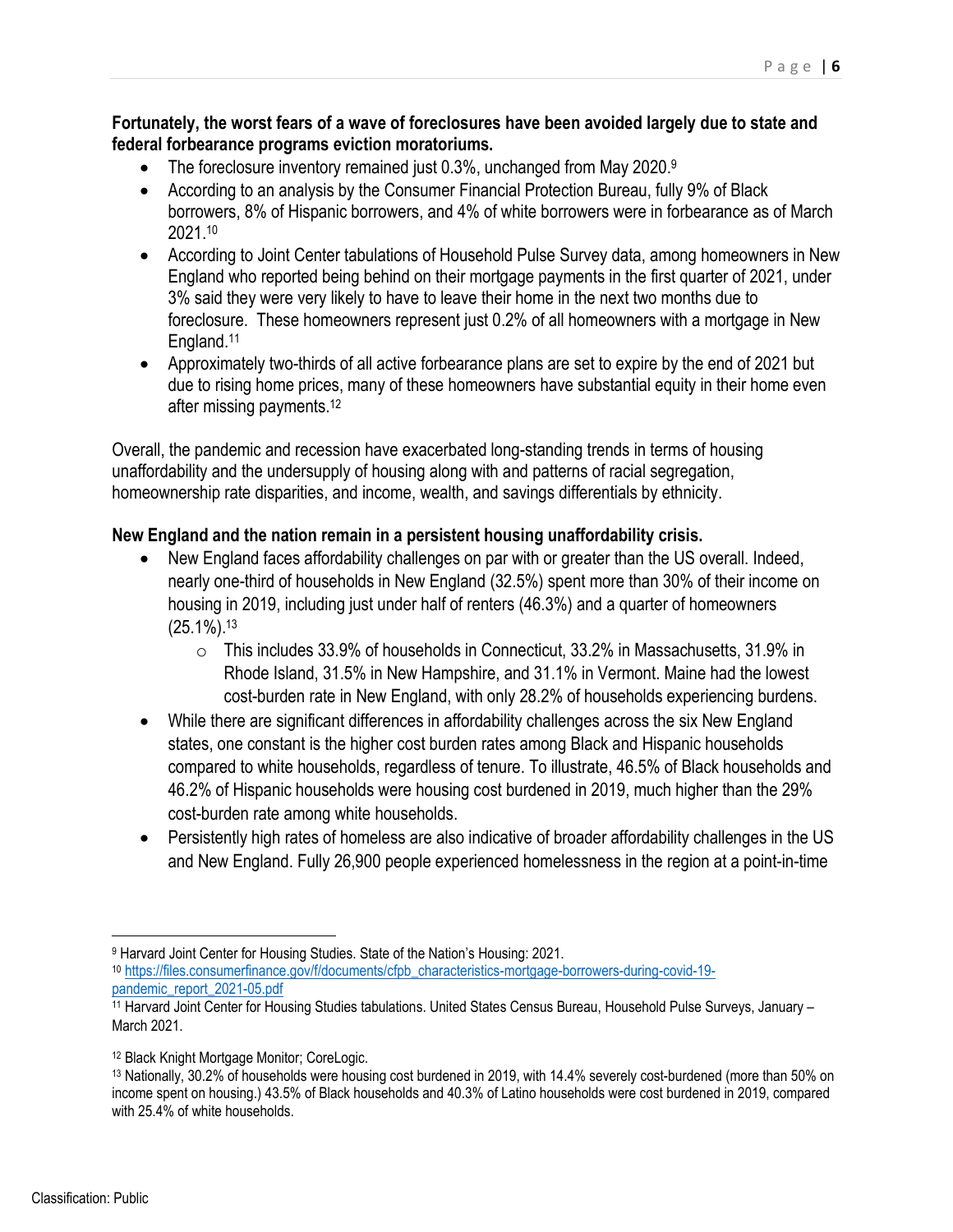in January 2020, or 181 people per 100,000 in the population. Nationally, Black people are 4.5 times more likely and Hispanic people are nearly twice as likely as white people to experience homelessness.

Table 6 presents the share of households in New England with Cost Burdens by Race/Ethnicity in 2019. While the precise rate varied by state, Black and Hispanic households were more likely to be cost burdened than white households in each state with sufficient data. Black households in Connecticut had the highest share of cost-burdened households at 47.3%, followed by 47.1% in Massachusetts and 41.2% in Rhode Island. For Hispanic households in New England, the highest cost-burden rates occurred in Rhode Island (48.2%), followed by Connecticut (46.6%) and Massachusetts (46.2%).

#### **These trends in cost burdens persist for both renters and homeowners.**

Nearly half, or 46.4%, of renter households in New England were cost burdened in 2019, on par with the national rate (Table 5)**.** Renter households in Vermont were most likely to be cost burdened at a rate of 49.0%, followed by Connecticut (47.1%), Massachusetts (46.6%), Rhode Island (45.3%), Maine (45.1%), and New Hampshire (43.6%) (Table 7).

In New England, over half of Black (53.5%) and Hispanic (52.9%) renters were cost burdened, much higher than the 43.8% of white and 39.7% of Asian renters. The share of Black renters with unaffordable housing options differed significantly across the six New England States.

Black renter households in Massachusetts were most likely to be cost burdened at 56.0%, followed by 53.2% in Connecticut and 41.0% in Rhode Island. More than half of Hispanic renters were cost burdened in all states with sufficient data. Renter burden rates among Hispanic households varied from 52.3% to 55.2%.

## **Persistently higher rates of homelessness relative to the nation are another indicator of New England's housing-affordability challenge.**

- Addressing homelessness, both in terms of new housing production, preserving existing facilities as well as policies focused on emergency response/housing first, prevention have remained a key focus at the state and local level in part due to the challenges of the pandemic.
- Fortunately the number of people experiencing homelessness in New England as of the start of the pandemic in January 2020 (26,900) continues to decline for the second year in a row, according to the U.S. Department of Housing and Urban Development's annual point-in-time estimate. From 2018-2020, homelessness increased significantly from 552,800 to 580,500.14
- Overall, 181 people per 100,000 experienced homelessness in New England, on par with the national average of 176 per 100,000 and correlates with state level affordability challenges. This is driven by the disproportionate number of homeless in Massachusetts (18,000 or 261 per 100,000), in part a positive result of the commonwealth's Right-to-Shelter laws.15
- Homelessness also disproportionately impacts people of color. Indeed, across the US in January 2020, Black people were 4.5 times more likely to experience homelessness than white people

<sup>14</sup> Homeless estimates for the New England region fell from 30,400 in 2018 and 27,150 in 2019. This represents a longer-term downward trend from 2014. U.S. Housing and Urban Development (U.S. HUD). 2020 Annual Homeless Assessment Report to Congress. Part 1: Point-in-Time Estimates of Homelessness. January 2021.

<sup>15</sup> Ibid. The prevalence of homeless in the other five New England states ranged from 82/100,000 in Connecticut, 104/100,000 in Rhode Island, 123/100,000 in New Hampshire, 155/100,000 in Maine, and 181/100,000 in Vermont.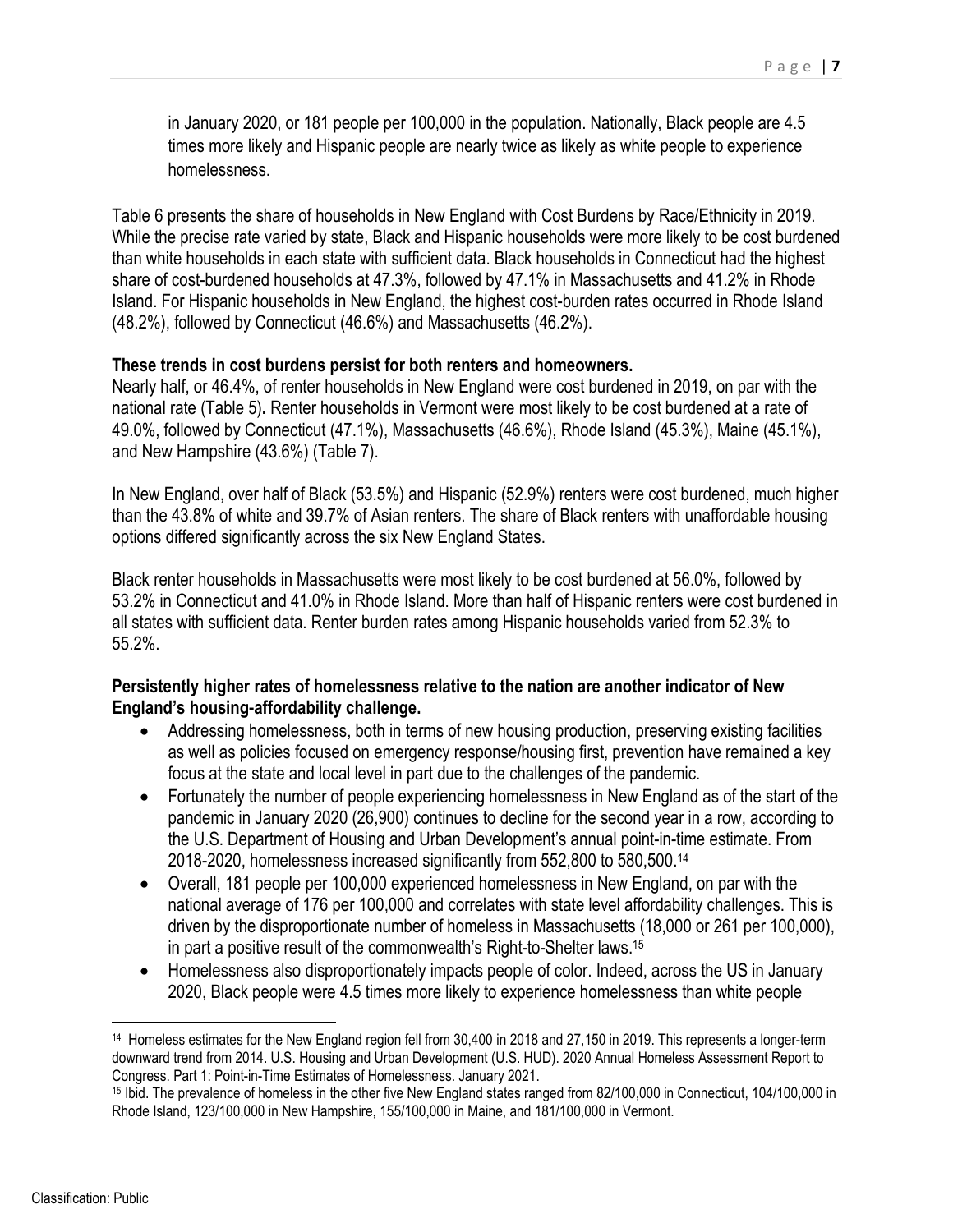while Hispanic people were about 1.8 times more likely than white people to experience homelessness.16

- Moreover, 39% of people experiencing homelessness in January 2020 were Black and 23% were Hispanic.<sup>17</sup>
- Maintaining operating subsidies to help fund these homeless units remains a long-term challenge and limitation.

**However, since the start of the pandemic, no national or regional estimates of homelessness have been published. The pandemic's effects on displacement and homelessness remain unclear.** 

- Some information suggests that people experiencing homelessness are more susceptible to contracting COVID-19 given that shelters may face difficulty of social distancing or other preventative measures.18
- New Hampshire Coalition to End Homeless reports the rise of unsheltered homeless and heightened concerns about risks of exposure for people experiencing homelessness as well as rising rates of growing substance abuse and mental health challenges.
- This same report also identified rising rates of racial residential disparities experiencing homelessness – 65 per 10,000 Black people in New Hampshire experienced homeless in 2020 and 50 per 10,000 Hispanic people compared with 12 per 10,000 white people.19

**The pandemic has exacerbated the nation's chronic undersupply of housing which drives higher rents and home prices, making homeownership less accessible for many, with a disproportionate impact on people and communities of color.** 

- Rising home prices continue to outpace the growth in household incomes, furthering concerns about homeowner affordability despite historically low interest rates.
- The price-to-income ratio across the US in 2020 was estimated to be 4.37 in 2020, the highest level since 2006.20
- This trend is seen across New England. Homes sold for more than four times the median household income in 8 of the 13 markets in New England in 2020, including 5 markets where priceto-income ratios where higher than the national rate **(**Figure 1).
- Moreover, the price-to-income ratios increased in 2020 in 12 of the 13 New England markets, the exception being Lewiston-Auburn, Maine (2.44) reflecting the undersupply and surging demand since the pandemic.

Higher price-to-income ratios are an especially large challenge because they often entail the need for larger down payments, oftentimes the largest barrier to accessing homeownership, especially among younger households, modest-income households, and households of color who lack sufficient savings for the large up-front costs required to purchase a home.

<https://www.medrxiv.org/content/medrxiv/early/2021/01/15/2021.01.14.21249851.full.pdf>

<sup>16</sup> Riordan Frost. "Pre-Pandemic Trends Offer Insight into Post-Pandemic Homelessness." Housing Perspectives Blog. March 2021: [https://www.jchs.harvard.edu/blog/pre-pandemic-trends-offer-insight-post-pandemic-homelessness.](https://www.jchs.harvard.edu/blog/pre-pandemic-trends-offer-insight-post-pandemic-homelessness) Black and white people experiencing homelessness can be either Hispanic or non-Hispanic individuals, due to the way AHAR data are reported. 17 U.S. HUD Press Release No 21-041. March 18, 2021.

<sup>18</sup> See Mohsenpour, Amir et al. "SARS-Cov-2 prevalence, transmission, health-related outcomes and control strategies in homeless shelters: systematic review and meta-analysis."

<sup>19</sup> New Hampshire Coalition to End Homeless. 2020 State of Homelessness in New Hampshire. December 17, 2020.

<sup>&</sup>lt;sup>20</sup> The price-to-income ratio represents the median home price for existing homes sold as a multiple of the median household income.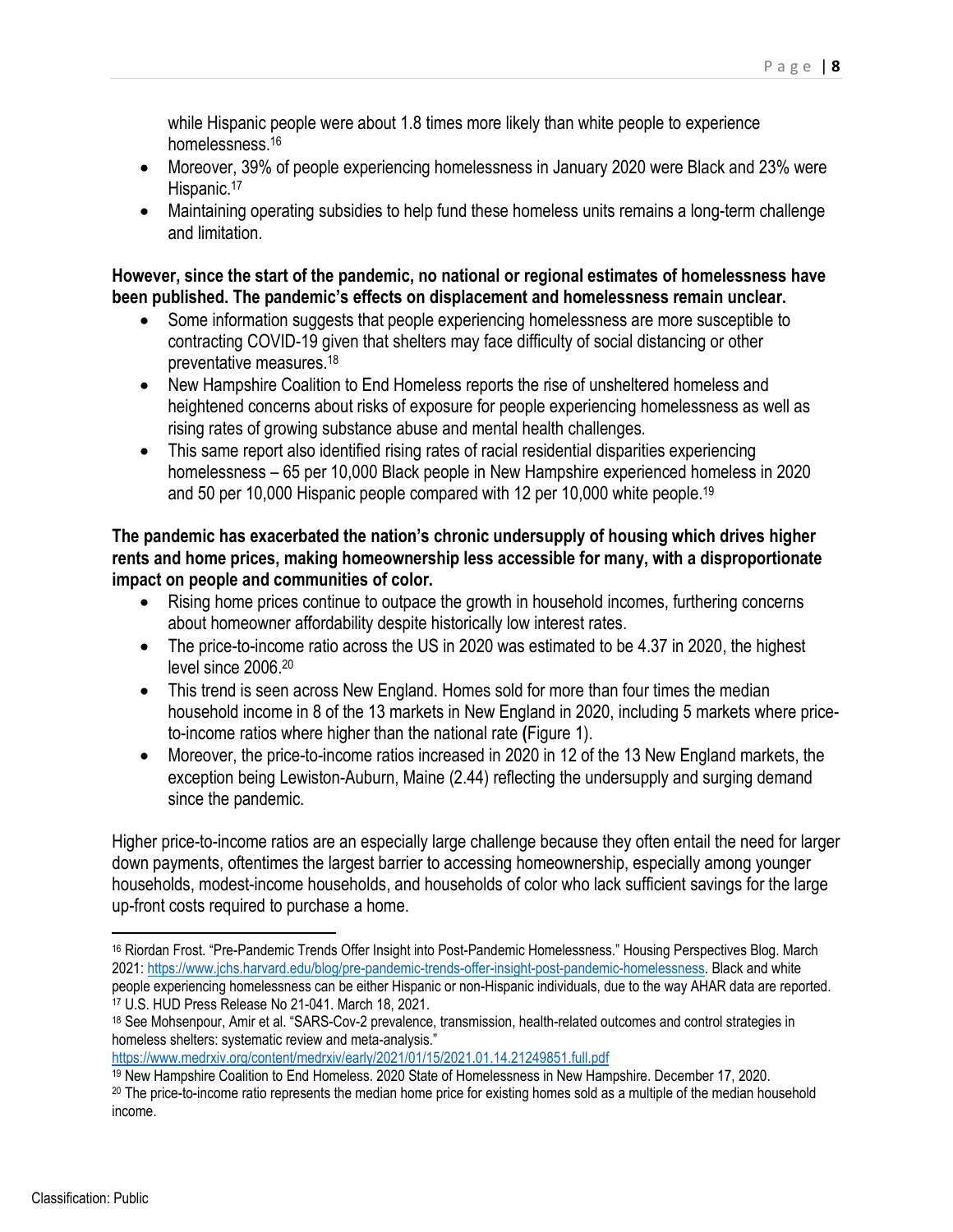• Both nationally and throughout New England, substantial gaps in homeownership rates by race/ethnicity persist and have worsened due to the pandemic.

In all six New England states where sufficient data are available, Black and Hispanic households were far less likely to own their homes that white households. Whereas 71.7% of white households in New England owned their home in 2019, only 38.1% of Black households and 32.2% of Hispanic households owned their home. Table 9 demonstrates overall homeownership rates in New England by state and region. This produces percentage point gaps, greater than the national level, as illustrated in Table 10.

#### **Similarly, these trends are visible in terms of cash savings and net wealth by race/ethnicity.**

- Across the US in 2019, white households had a median net wealth of \$189,100, far higher than the median net wealth of Black (\$24,100) and Hispanic (\$36,050). Disparities in homeownership, the largest source of wealth for most households, explain some of this divergence. But even among homeowners, the median net wealth of white homeowners is two to two-and-a-half times as large as Hispanic and Black homeowners.
- There are also significant differences in cash savings between white households and households of color. Cash savings are especially important when considering the need for a buffer against a sudden income shock, much more common at the start of the pandemic, and for marshalling the resources for a down payment.

Differential access to homeownership is important in large part because owning a home is the single largest source of wealth for most households. Indeed, across the US in 2019, the median net wealth for homeowners was \$254,900, more than 40 times higher than the \$6,270 median net wealth for renters (Table 11). Differences in homeownership then explain some of the wealth gap between white households and households of color. The median net wealth for white households was \$189,100 in 2019, compared with \$36,050 for Hispanic and \$24,100 for Black households.

But even among households of color able to access homeownership, large gaps in net wealth persist. Median net wealth among white homeowners was \$299,900, significantly higher than the \$164,800 for Hispanic and \$113,130 median net wealth for Black homeowners. Median net wealth is low across the board for renters, regardless of race/ethnicity. White renters had a median net wealth at \$8,900, compared with \$5,800 for Hispanic and \$1,830 for Black renters.

Accumulating sufficient savings needed for a down payment is also a major obstacle for many potential first-time homebuyers, especially renter households of color. Only 8% of Black renters and 12% of Hispanic renters had more than \$10,000 in cash savings, compared with 25% of white renters. According to one study, white homebuyers are also four times more likely, on average, to receive financial help from parents in paying for a down payment compared with Black homebuyers.<sup>21</sup> Cash savings can also offer a buffer against a sudden loss of income due to a job loss or reduction in work hours. However, at the median, Black (\$510) and Hispanic (\$900) renters had significantly lower cash savings—which includes money in checking, savings, certificates of deposit, and money market accounts—than white renters (\$2,100). Even

<sup>21</sup> Kerwin Kofi Charles, Erik Hurst; "The Transition to Home Ownership and the Black-White Wealth Gap." The Review of Economics and Statistics 2002; 84 (2): 281–297. doi: <https://doi.org/10.1162/003465302317411532>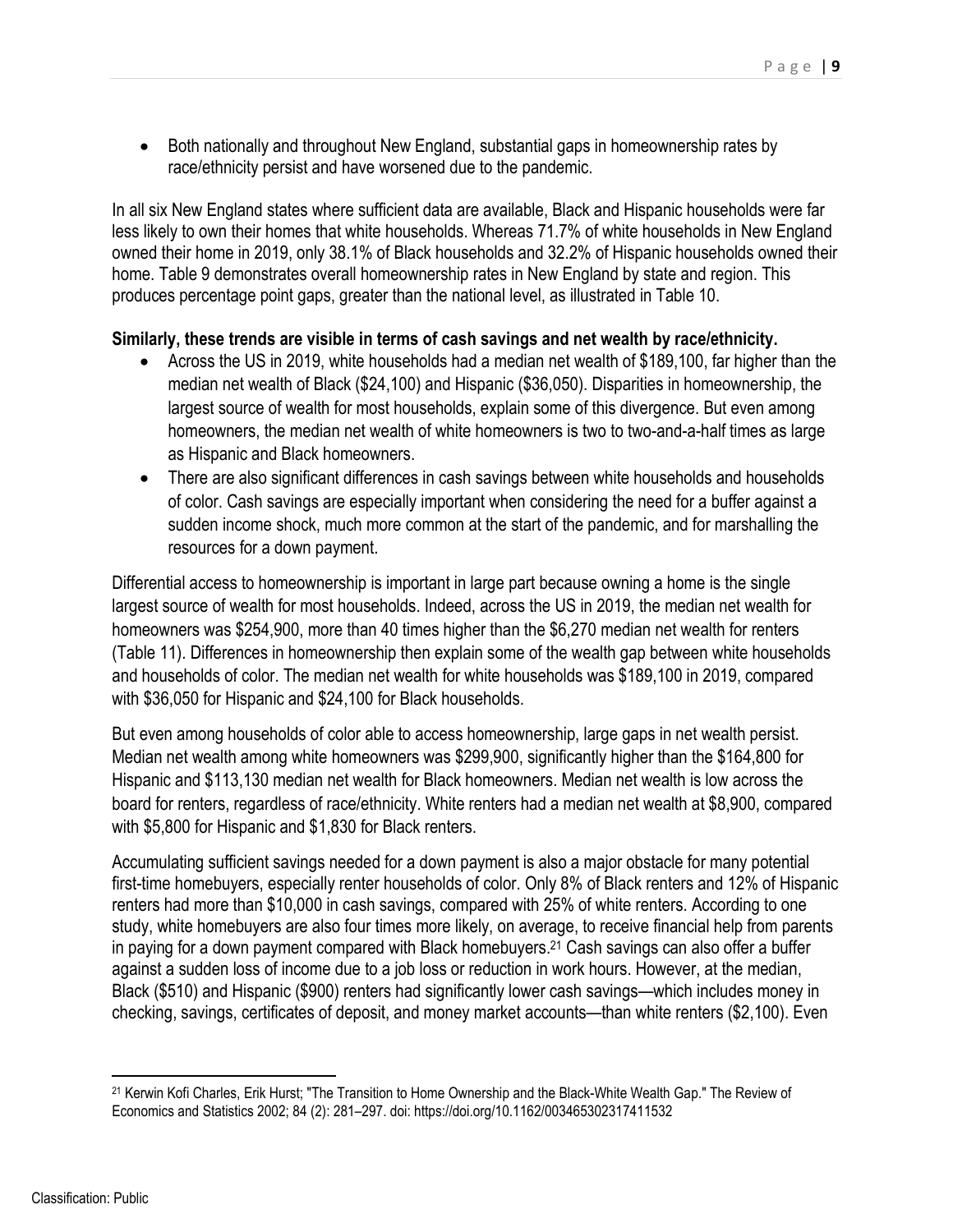Black (\$3,500) and Hispanic (\$3,450) homeowners had limited cash savings compared to white homeowners (\$12,900).

Homeowners in New England were more likely to be cost-burdened than those in the U.S. overall.

In 2019, homeowners in New England were more likely to be cost-burdened than those in the US overall. Indeed, 25.1% of homeowners in the six New England states paid more than 30% of their income on housing compared to 21.2% in the US (Table 8). Housing cost burdens for homeowners were higher than the US average in all six New England states, led by Connecticut (26.9%) and followed by New Hampshire (26.7%), Massachusetts (25.0%), Vermont (23.7%), Rhode Island (23.5%), and Maine (21.8%).

- Homeowner cost burdens also differ markedly by race and ethnicity. In 2019, about one-third of Black (35.3%) and Hispanic (31.9%) homeowners were burdened by housing costs in New England compared to a quarter of Asian (26.1%) and white (24.2%) homeowners.
- Household incomes in New England are typically higher than in the rest of the US; however, there are substantial disparities between white households and households of color. Indeed, the median income for white households (\$81,200) was 62% higher than for Hispanic households (\$50,000) and 50% higher than for Black households (\$54,000).

Affordability challenges in New England persist only partially due to high housing costs. Lower incomes, particularly among households of color, also play a substantial role in continued unaffordability. In 2019, the median household income in New England was \$76,700, 18% higher than the median household income for the US overall. Incomes were higher than the national average in four of six New England states: Massachusetts (\$85,000), Connecticut (\$78,000), New Hampshire (\$76,400), and Rhode Island (\$70,500). The median household income was lower in Vermont (\$61,600) and Maine (\$57,100). Homeowners in New England earned \$99,160 at the median, more than double the median household income for renters at \$44,000 (Table 12).

As with wealth, Black and Hispanic households earned far less than white households in New England (Table 12). The median income for white households was \$81,200 in 2019, compared to just \$50,000 for Hispanic and \$54,000 for Black households, a 62 and 50% difference, respectively. These gaps hold in most New England states with sufficient data. Indeed, white households earn more than both Black and Hispanic households in Connecticut, Massachusetts, Rhode Island, and Vermont—though sample sizes are small in Vermont for Black households in particular. In Maine, white households earn significantly more than Black households but less than Hispanic households. In New Hampshire, white households earned more than Hispanic households but have roughly the same median income as Black households.

Despite its relatively higher incomes, New England still has a substantial share of households (20%) earning under \$30,000. Lower-income households were prevalent in every state. Across the six New England states, between 17% of households in New Hampshire and 25% in Maine were lower income. The distribution of income is important to consider because these lower-income households account for nearly half (47%) of households with housing cost burdens in the region.

Lower-income households are also far more likely to be households of color. Indeed, Black households in New England comprise 9% of lower-income households in the region compared to 6% of all households,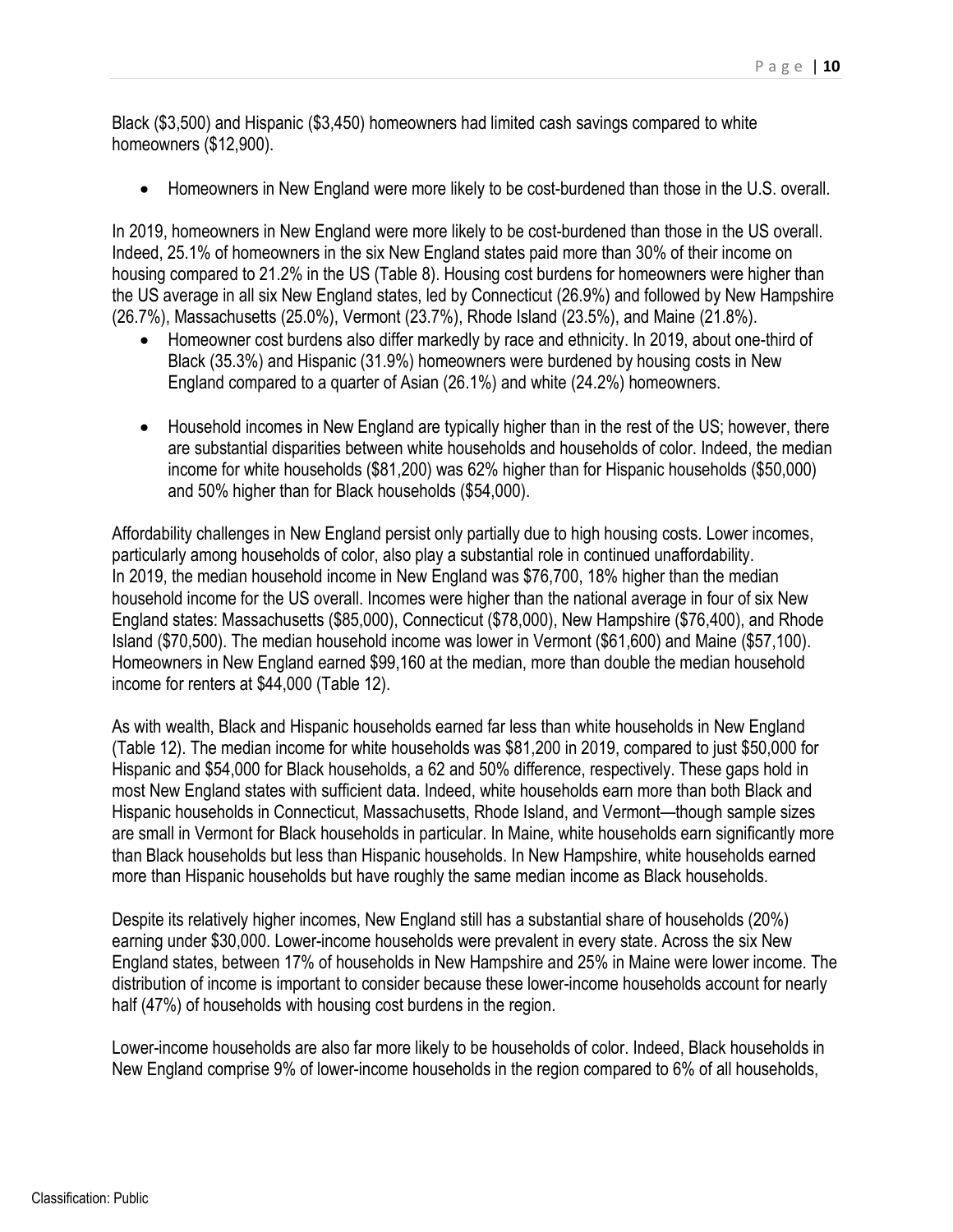while Hispanic households are 14% of lower-income households and 9% of all households. Conversely, white households form 71% of lower-income households but 79% of all households.

#### **Policy Responses/Considerations**

• Preliminary and ongoing Joint Center research suggests that a modest \$15,000 first-time homebuyer program could greatly expand access to homeownership among households of color, potentially closing the Black-white homeownership gap by 12 percentage points and the Hispanicwhite gap by 4 percentage points nationally.

This housing demand-side solution has a lot of antecedents in terms of the FHLBank Boston's Equity Builder and Housing Our Workforce homeownership down payment programs, targeting households earning up to 80% and 120% of the area median income respectively. Similar down payment programs exist in most if not all of the six New England states.

Down payment assistance programs offer a viable solution to overcoming the largest obstacle for many first-time homebuyers, especially renter households of color. Harvard Joint Center analysis confirms the extent of limited savings. Only 8% of Black renters and 12% of Hispanic renters had more than \$10,000 in cash savings, compared with 25% of white renters. According to one study, white homebuyers are also four times more likely, on average, to receive financial help from parents in paying for a down payment compared with Black homebuyers.22 Cash savings can also offer a buffer against a sudden loss of income due to a job loss or reduction in work hours. However, at the median, Black (\$510) and Hispanic (\$900) renters had significantly lower cash savings—which includes money in checking, savings, certificates of deposit, and money market accounts—than white renters (\$2,100). Even Black (\$3,500) and Hispanic (\$3,450) homeowners had limited cash savings compared to white homeowners (\$12,900) (Table 11).

## **Racial segregation continues to be high in New England, especially among the region's Black population.**

 Using the dissimilarity index, a common tool for measuring racial segregation, four of the six states in New England had high levels of Black-white segregation in 2019 while the remainder had moderate levels of segregation. Only one state had a high level of Hispanic-white segregation and two had moderate-levels of segregation.23

Levels of segregation are generally highest between the states' Black and white populations (Table 13). By the dissimilarity index, four of the six New England states had high levels of Black-white racial segregation in 2019: Connecticut (64%), Rhode Island (63%), Massachusetts (61%), and Maine (60%). New Hampshire (54%) and Vermont (49%) had moderate levels of Black-white racial segregation.

<sup>22</sup> Kerwin Kofi Charles, Erik Hurst; "The Transition to Home Ownership and the Black-White Wealth Gap." The Review of Economics and Statistics 2002; 84 (2): 281–297. doi:<https://doi.org/10.1162/003465302317411532>

<sup>&</sup>lt;sup>23</sup> Dissimilarity indexes are a common measure of segregation, comparing the evenness of two groups dispersed across the population. Dissimilarity indexes are measured from 0 to 100 at the census tract level, where higher numbers indicate higher levels of racial segregation. A dissimilarity index of 100 indicates complete racial segregation: 100% of one group would need to move to another census tract to be equally distributed with another group. Conversely, a dissimilarity index of 0 indicates complete integration. As a rough rule of thumb, any number over 60 is typically considered a high level of racial segregation, 40– 59 is considered moderate segregation, and any number below 40 is considered low segregation. See, for example, the technical appendix for The Greater Boston Housing Report Card 2019 and the State of Rhode Island's 2020 Analysis of Impediments to Fair Housing Choice.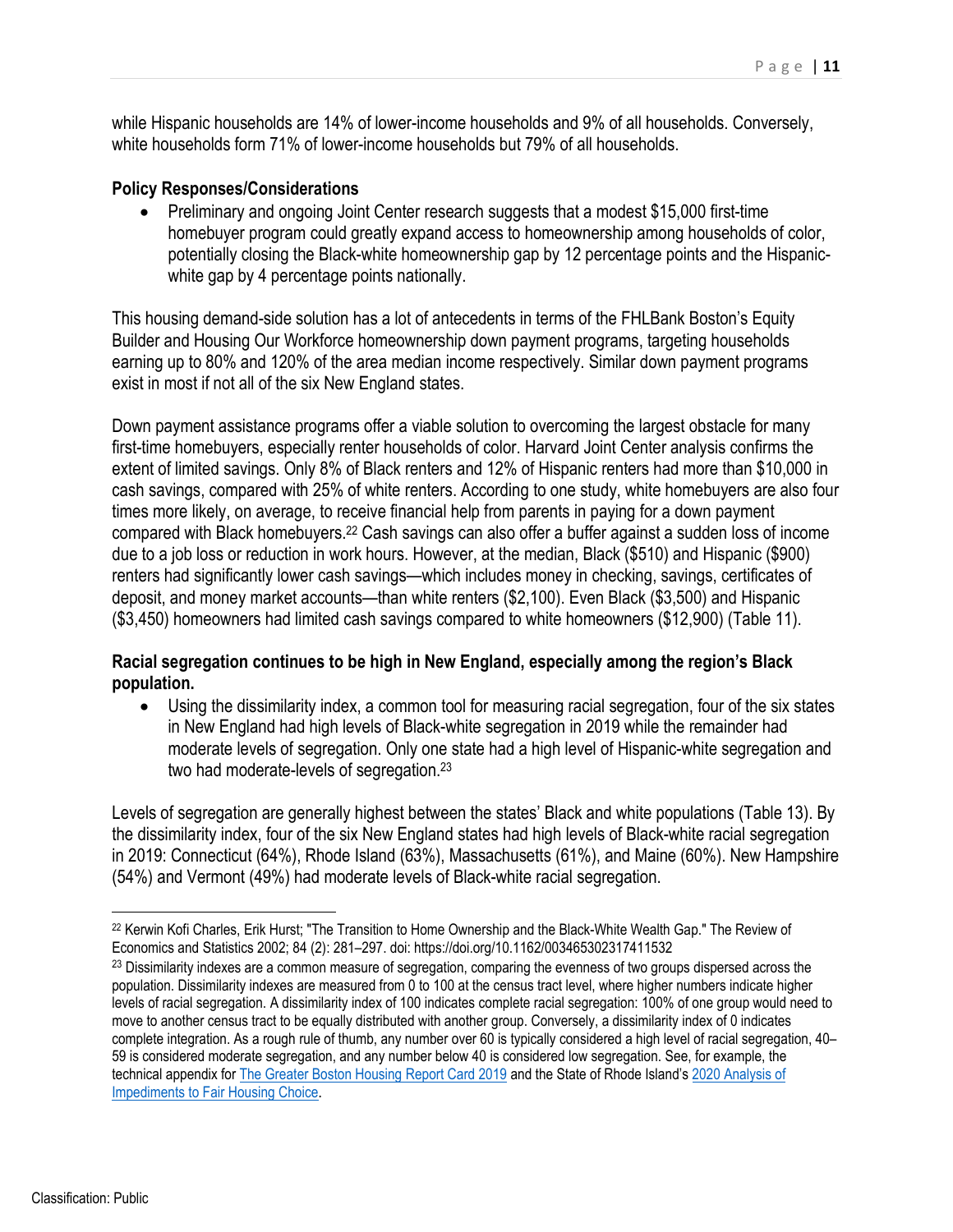Only one state, Rhode Island (62%), had a high level of Hispanic-white racial segregation in 2019, while Massachusetts (56%) and Connecticut (55%) had moderate levels of Hispanic-white segregation. Maine (35%) and Vermont (31%) had lower levels of segregation. Meanwhile, all six New England states had moderate levels of Asian-white segregation, ranging from 41% in Connecticut to 55% in Vermont.

Calculating dissimilarity indexes by metro areas in New England revealed similar trends. There were high levels of Black-white racial segregation in 7 of the 15 metro areas in New England. There were high levels of Hispanic-white segregation in just one market (Springfield, MA) and high levels of Asian-white segregation in a different market (Bangor, ME).

#### **These patterns of racial segregation combined with differentials in terms of income, wealth, and homeownership also coincide with residency in higher- and lower-poverty neighborhoods.**

There are 3,341 census tracts in the six New England states with more than 10 housing units. Of those, nearly one-third (31%) are low-poverty census tracts (see Table 14). In contrast, the 558 communities of color in New England—where more than 50% of the population is a person of color—were far less likely to be low-poverty tracts. Of these, just 8 census tracts (about 1%) were low-poverty neighborhoods, including just 4 of the 223 communities of color in Connecticut, 3 of 286 in Massachusetts, and 1 of 47 in Rhode Island. Over half of communities of color were high-poverty tracts, compared to just 16% of tracts overall.

- Black and Hispanic populations are far more likely to live in high-poverty neighborhoods than the white population in all six New England states. Indeed, across New England, just 8% of the white population lives in a census tract with a poverty rate exceeding 20%, compared to 37% of Black and 38% of Hispanic populations.
- Black and Hispanic populations are likewise much less likely to live in low-poverty neighborhoods with under 5% of people living in poverty. Of the 558 communities of color in New England, just 1% are low-poverty tracts (compared to 31% of all tracts) while more than half are high-poverty tracts (compared to just 16% of all tracts).
- Patterns of persistent racial segregation and lower incomes on average for households of color combine to produce an environment where people of color are far more likely to live in areas of concentrated poverty across New England. (Table 15).
- In each state, people of color are much more likely to live in high-poverty neighborhoods. The highest concentration of Hispanic households in Rhode Island (59%) live in high-poverty neighborhoods; similarly, 49% of Black households live in high-poverty neighborhoods in Rhode Island.
- Indeed, the Black population in each state is between 2.8 times and 6.0 times as likely as the white population to live in a high-poverty neighborhood.
- Conversely, the white population in New England is far more likely to live in low-poverty census tracts, where under 5% of the population lives in poverty (Table 16).

## **High Development Costs and Cost Containment Efforts**

Pre-existing high development costs and the limited availability of development capital -public and private – is one fundamental obstacle to housing production. The pandemic has added to the cost of development due to higher labor costs, project delays, and cost inflation of building materials due to scarcity and other bottlenecks. FHLBank Boston, like all funders, continues to explore ways to limit development costs and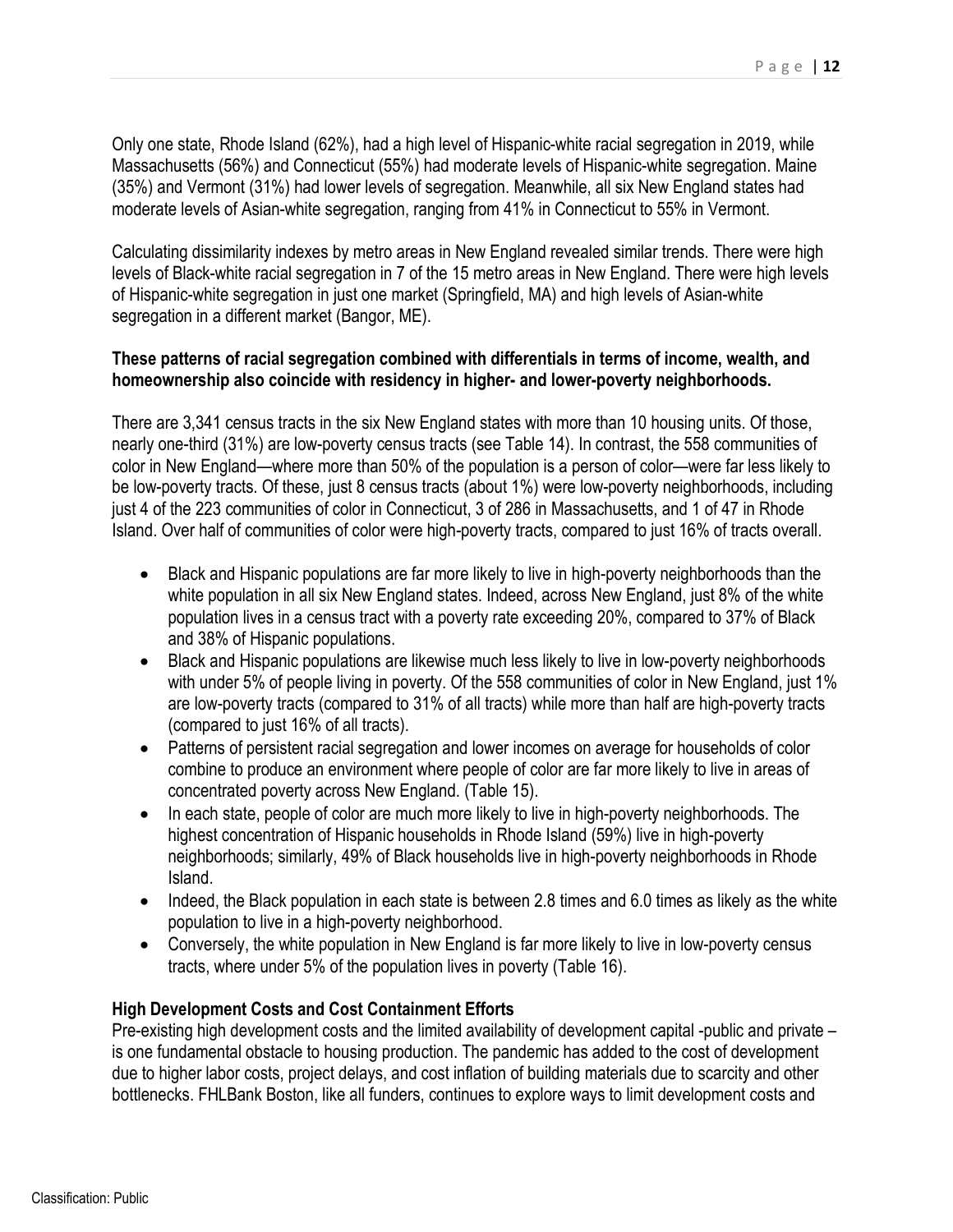fund more housing with constrained resources. As noted in news reports, the pandemic has also led to pent-up and increased demand for home purchases.

FHLBank Boston's Advisory Council has noted that development of homeownership housing, predominately single-family homes, faces significant development capital shortages. Development capital grants approximating \$100,000 may be needed to develop for-sale homes in New England at prices affordable for low-income households.

Down payment and closing cost assistance programs can effectively help lower-income households assemble sufficient resources to make up the savings gap in order to purchase a home.

A separate barrier to housing production and homeownership is lack of available land, zoning and/or density limits which also add to the cost of development and constrain the housing supply.

# Land-use best practices are one set of tools to assess opportunities to increase housing production

The Harvard Joint Center researchers conducted literature and policy reviews, including interviews with experts from the six New England states, to identify and assess land-use best practices, primarily but not limited to inclusionary zoning and incentive zoning. This research identified key obstacles, attributes, and limitations regarding the use of these land-use tools. Such tools are associated with housing production and have helped promote housing development but, to be fully effective, must be complemented with additional capital and other resources.

Housing production and preservation face a number of barriers, several already mentioned in the above needs assessment:

- Slow permitting processes lengthen project timelines, even in states that can overrule local landuse decisions.
- NIMBYism in more suburban and rural areas creates barriers for new development.
- Lack of funding (especially for non-profit developers) makes it hard to meet the demand for affordable units.
- Lack of active planning or incentives deter developers from producing housing in soft markets.
- Serving very low-income households— especially those whose income was less than 30% of Area Median Income (AMI)—is extremely challenging.
- Racial segregation continues to be a challenge in all six states.
- Access to infrastructure such as sewage, water, and electricity also can be a major roadblock to developing housing.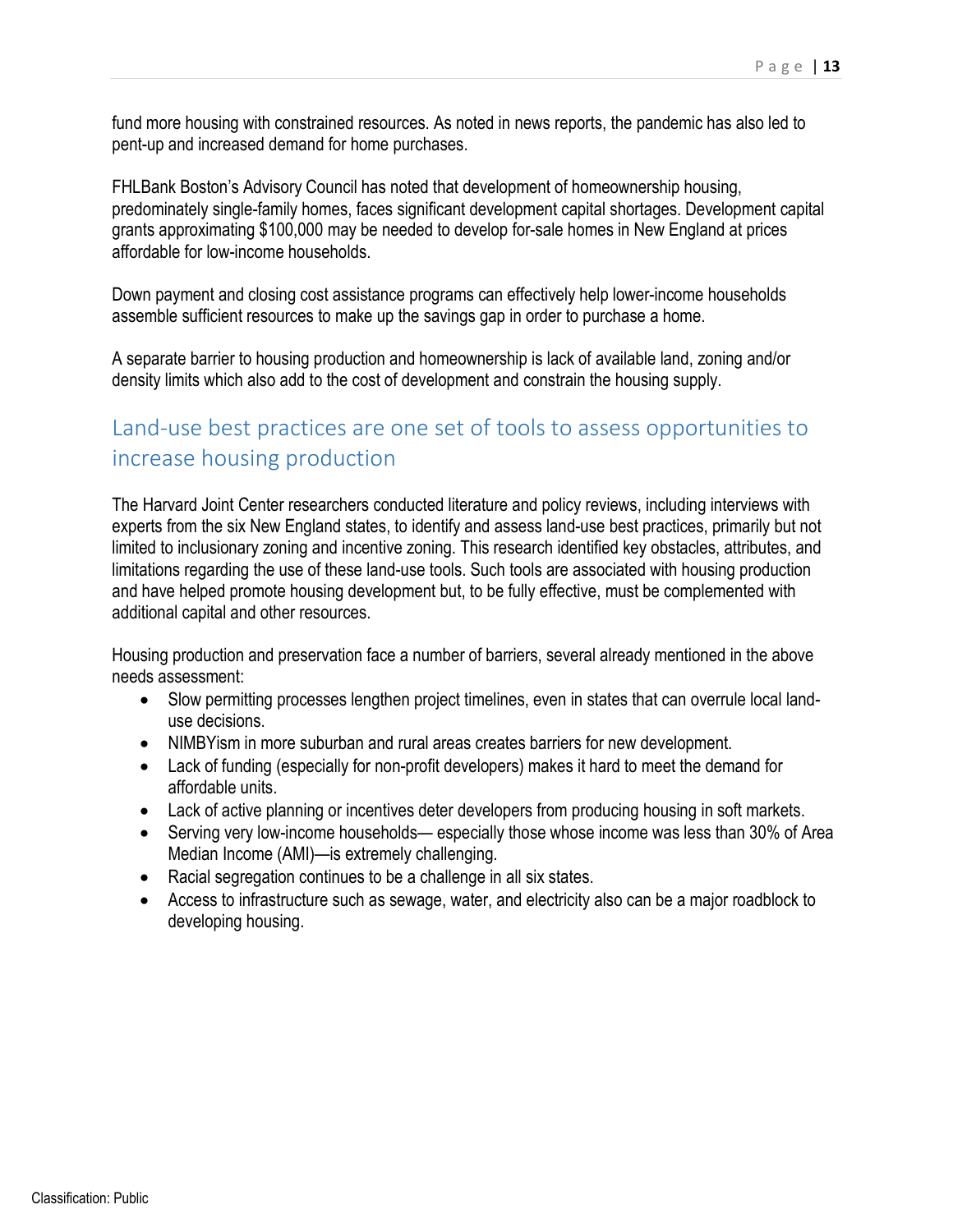## **Lay of the Land**

- Currently in New England, Massachusetts, Connecticut and Rhode Island have mandatory, state-wide laws allowing developers to appeal negative zoning decisions in order to develop more affordable housing in communities with fewer amounts and percentages of their housing stock.
- Vermont's state Act 250 Program follows a different approach with communities and developers to promote community and housing development, focusing on the environmental, social and fiscal consequences of subdivisions and developments but does not specifically provide for state preemption of local land-use decisions to promote affordable housing.24
- All states have laws enabling municipalities to adopt inclusionary zoning or offer other incentives to increase housing production.
- There are a number of communities across New England successfully using inclusionary zoning or other incentives.
- Inclusionary zoning and incentive zones typically also offer other special provisions such as density bonuses (most common), zoning variances, expedited permitting, and fee reductions and tax relief (least common).

Harvard Joint Center for Housing Studies review of the 2019 research conducted by Grounded Solutions Network found that 194 jurisdictions in New England have some form of inclusionary zoning or other incentives in place (Table 17-21). As noted above, Vermont's state law and other local initiatives are not specifically geared toward inclusionary or incentive zoning and are not therefore referenced in the data presented below. It is noted that Vermont has a demonstrated track record of promoting and developing long-term affordable housing.

- Overall, the 31% of incentive programs are voluntary while the 69% of inclusionary zoning programs are mandatory.
- The 11 programs in Rhode Island are mandatory inclusionary zoning programs as are 74% of those in Massachusetts, 67% of those in Connecticut and the three programs in Vermont and Maine.
- However, 89% of New Hampshire's 19 programs are incentive zoning rather than inclusionary zoning.

There are several key observations about these zoning tools<sup>25</sup>:

- Both rental and homeownership housing production;
- The minimum trigger threshold is between five (5) and 10 units;
- Roughly half of the incentive zones and two-thirds of the inclusionary zoning require developers to provide affordable units;
- One-third of the programs allow developers to build the affordable units in a separate location or make a payment in lieu of such units;

at<https://nrb.vermont.gov/act250-program> and Vermont Department of Housing and Community Affairs, "Vermont Neighborhoods Program," undated, online<br>at https://www.vtaffordablehousing.org/documents/resources/144 FINAL Neighborhood Brief Summary.pdf.

<sup>&</sup>lt;sup>24</sup> Vermont's Act 250 is more comprehensive to guide state and local review of the environmental, social and fiscal consequences of housing developments rather than requiring or encouraging affordable housing through inclusionary or incentive zoning. Some waivers are given for permanently affordable housing initiatives based on unit count and the size of the communities. See State of Vermont, Natural Resources Board, "Act 250 Program," undated, online

 $25$  Massachusetts has the most municipalities using these zoning tools and sets income affordability at the 80% mark and the length of time for the affordability restriction at 30 years. Figure 11 in the appendix details the compliance options allowed in these zones.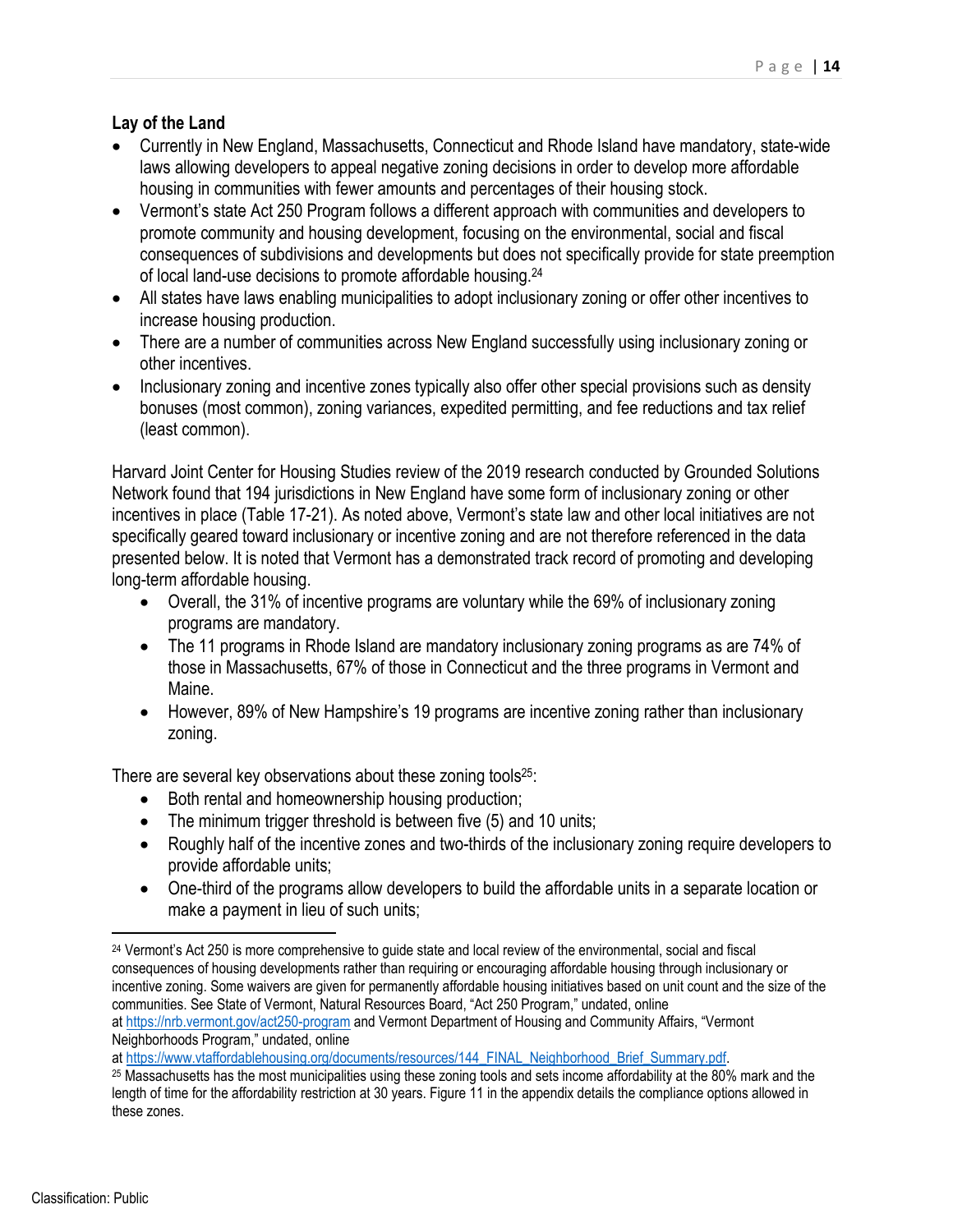- The range of requirements about the number and income targeting of affordable units to be included is wide but overall is focused at the 80% area median income; and
- The period of affordability is generally 30 years.

Communities are also using other incentives to encourage more housing, including:

- Zoning to permit accessible dwelling units;
- Dedicated funding streams such as linkage programs or housing trust funds;
- Support for limited equity cooperatives and/or land trust; and
- As-of-right zoning for affordable housing development.

#### **Effectiveness of Inclusionary Zoning or other Land-Use Incentives**

Given the lack of comprehensive data it is difficult to determine the overall effectiveness and the impact on actual housing production. This analysis confirms:

- 1. Inclusionary zoning can produce affordable housing;
- 2. Inclusionary zoning appears most effective in communities with high housing prices; and
- 3. Localities with incentive zoning in Massachusetts and Rhode Island were more likely to have met their 10% affordability requirements than jurisdictions without inclusionary zoning.

Overall, inclusionary zoning and zoning incentives are highly dependent on local market conditions, the broader community contest, and existing state and local policies regarding land-use.

## Targeted Fund: Future Considerations

The data and analysis in this report confirm that across New England and the nation:

- 1. There is a chronic undersupply of rental and for-sale housing;
- 2. Renters and homeowners of all ethnic groups and incomes are facing more housing cost burdens;
- 3. Long-standing patterns of racial segregation in which Black and Hispanic households are more likely to live in high-poverty census tracts;
- 4. Income and wealth gaps for Black and Hispanic households lead to wide gaps in homeownership rates; and
- 5. A combination of land-use best practices and additional capital are needed to increase housing production and help lower-income, Black, Hispanic, and other underrepresented groups become homeowners.

A Targeted Fund, using a portion of the FHLBank Boston's annual contribution to the Affordable Housing Program, would help provide this additional capital. As noted, there are fewer public and private sources of low-cost and/or grant capital to develop homeownership housing. The FHLBank Boston's review of the AHP awards show that the Bank receives fewer homeownership applications and funds fewer homeownership initiatives. We do note that historically AHP capital is effective as a demand-side source providing down payment and closing cost assistance through the Equity Builder Program.

There remains a real gap in homeownership housing production. Reports from the Bank's Advisory Council confirm that larger amounts of subsidy are needed to develop for-sale homes. Additionally, our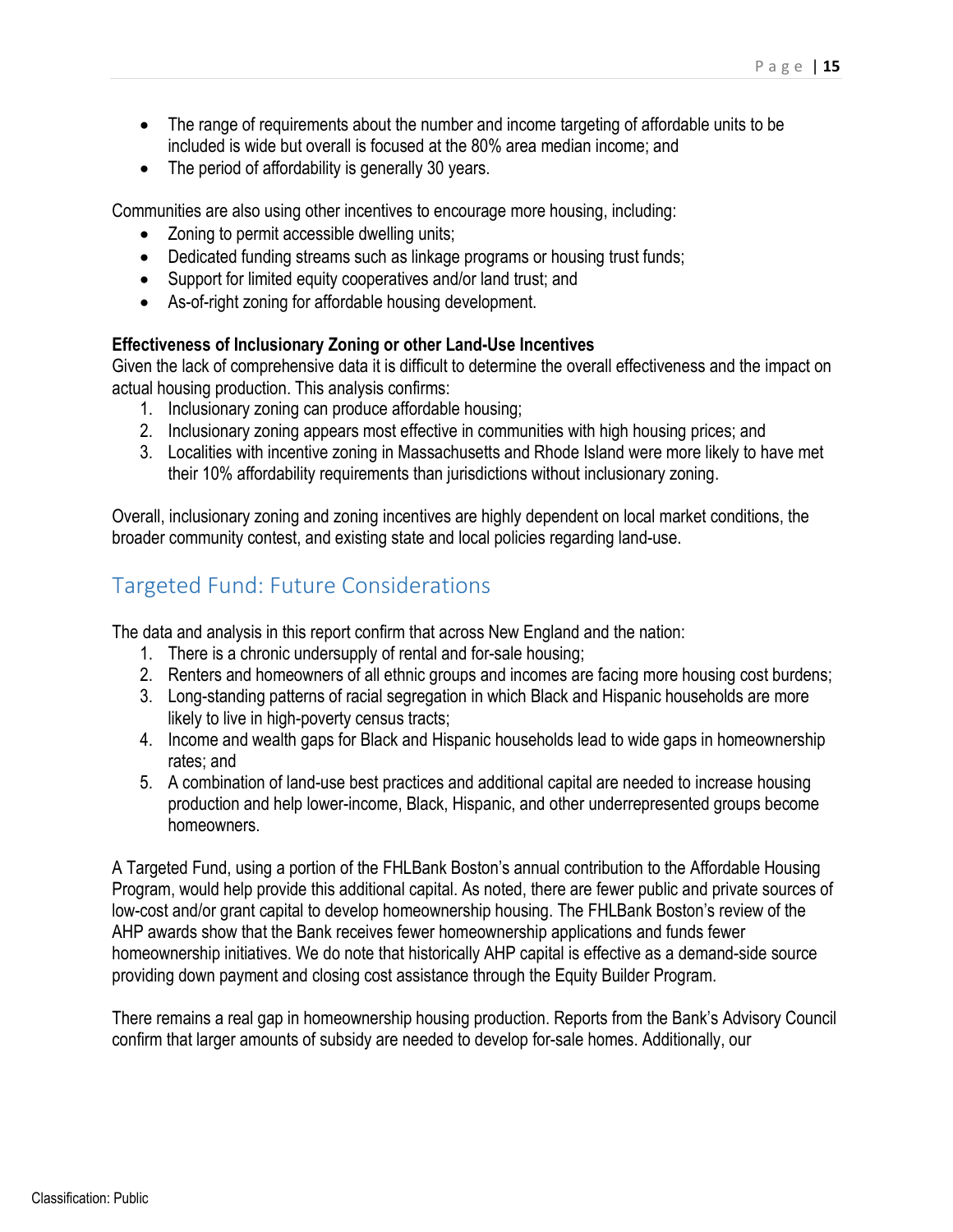communities need to find ways to increase housing choice, develop more first-time, homeownership housing in low-poverty neighborhoods, and at a higher scale/density.26

How a future Targeted Fund will be designed requires additional research and should consider:

- Regulatory, legal or other administrative concerns,
- Locations:
- Minimum and maximum subsidy amounts;
- Income targeting;
- **•** Length of time for affordability restrictions<sup>27</sup>;
- Maximum sales prices;
- Other potential scoring priorities; and
- Alternatives to a Targeted Fund.

FHLBank Boston intends to continue this research in 2022 for future consideration and implementation in 2023.

<sup>26</sup> The Commonwealth Builder Program offered by the Massachusetts Housing Finance Agency is a good example, offering up to \$150,000 per homeownership unit built in targeted gateway locations to be sold to and affordable for first-time homebuyers earning between 70-120% of the area median income.

<sup>&</sup>lt;sup>27</sup> The AHP Regulation 12 CFR 1291 sets the affordability requirement at five (5) years for AHP-assisted homeownership units.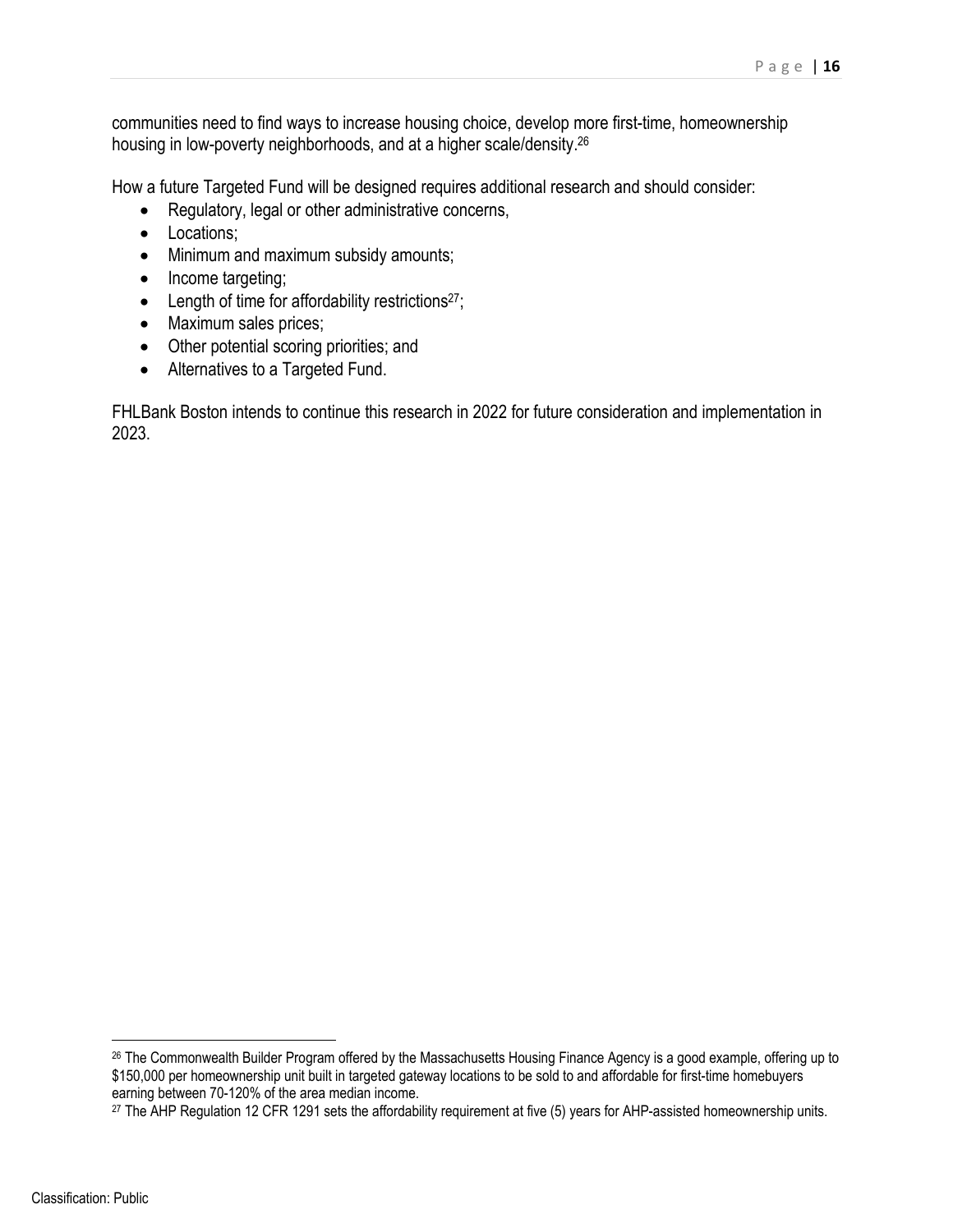# 2022 Community Development Initiatives and Activities

The Bank operates its programs and conducts outreach in order to help member financial institutions identify community development business opportunities and partnership, expanding access to capital for housing and economic growth, and deepening our fulfillment of our mission and corporate values.

Initiative 1. Effectively administer the Bank's Housing and Community Investment programs (AHP, CDA, EBP, JNE, HHNE and NEF), including outreach and training.

- a. Operate the AHP as a flexible funding source to ensure equal access and a balanced portfolio of housing initiatives responding to changing housing needs across New England and the communities our members serve.
- b. Conduct outreach and training regarding the new AHP scoring and program priorities, including refinements for 2022, and the EBP Program.
- c. Assess program administration in order to identify improvements, including:
	- a. Assess the impact of the inclusion of diverse firms in the development team scoring category and make changes as needed to improve the effectiveness of this category;
	- b. Continued review of the Community Stability category; and
	- c. Update and streamline AHP and EBP compliance procedures.

Initiative 2. Research development of a potential Targeted Fund focusing on development of new homeownership housing stock for first-time homebuyers and households of color Including:

- a. Research and/or implement pilot program to collect data consistent with the Home Mortgage Disclosure Act in the homeownership set-aside program transactions to assess the programs' impacts in assisting households of color purchase homes across New England.
- b. Conduct outreach to identify land-use best practices, including inclusionary zoning, and other strategies to encourage affordable housing production, creation of new homeownership opportunities, programs to expand minority homeownership, and housing development in communities of opportunity.
- c. Develop AHP Targeted Fund for implementation in 2023.

Initiative 3. Develop partnerships to advance the Bank's goals and deepen the incorporation of Bank values around diversity and inclusion in our housing and community investment programs.

- a. The 2022 scoring priorities within the AHP are designed to meet New England's housing needs as identified in this Targeted Community Lending Plan and in partnership with other funders.
- b. Conduct outreach across all six New England states to help identify minority- and women-owned businesses in order to build partnerships and increase participation in the Bank's housing and community investment programs, primarily AHP and JNE.
- c. Identify and develop partnerships with professional associations representing Black, Hispanic, Asian, and other communities of color.

Initiative 4. Conduct community development outreach and networking activities with members and other community partners to identify new business opportunities and help communities rebound from the pandemic and recession.

a. Lead the 22nd Affordable Housing Development Competition.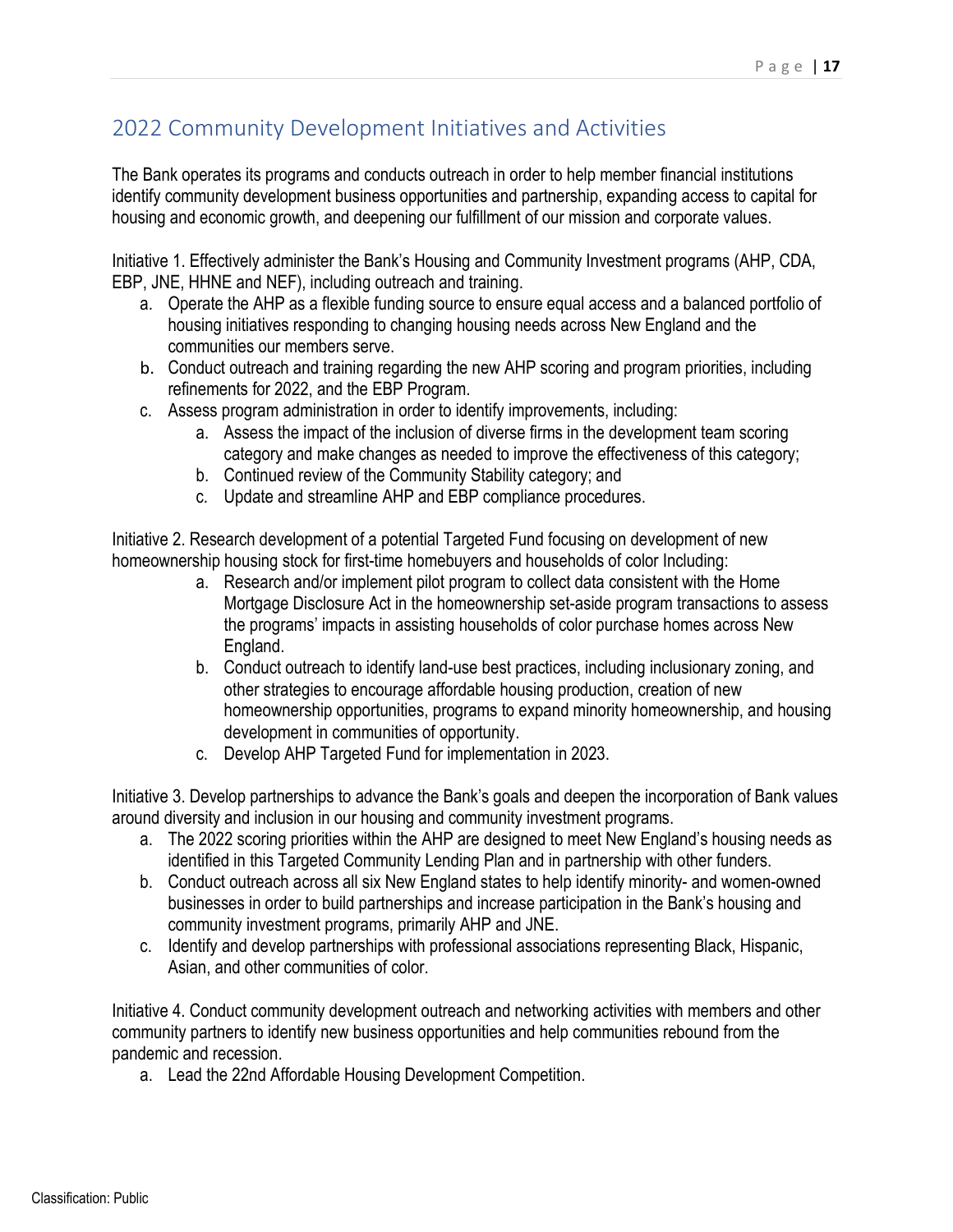b. Conduct outreach to help small businesses access capital through the Community Development Advances and Jobs for New England programs.

# 2022 Targeted Community Development Lending Goals

- A. Sponsor a range of regional outreach events with state housing finance agencies, the Advisory Council, and/or other stakeholders including:
	- 1) Host the 22nd Affordable Housing Development Competition.
	- 2) Trainings and networking events regarding the 2022 HCI regulatory and voluntary programs.
		- a. Contact 100% of member institutions with program outreach materials, noting that a separate strategy is more appropriate for insurance company and non-depository members.
		- b. Adapt training materials to be application-process oriented to reduce applicant errors, streamline required documentation and templates.
	- 3) Promote outreach through partnerships with professional organizations representing Black, Hispanic, Asian, and other communities of color.
- B. Research and implement a new AHP Targeted Fund for creation of new, affordable for-sale housing stock for lower income households and people of color.
	- 1) Host land use-best practices and inclusionary zoning workshop.
- C. Disburse 100% of the subsidy funds allocated for the 2022 Jobs for New England and Helping to House New England programs.
- D. Disburse \$50 million in Community Development Advances, including the CDA Extra program.
- E. Conduct 16 outreach and technical assistance meetings with members and sponsors regarding identifying community development business opportunities, how to strategically access the Bank's Housing and Community Investment programs, and/or specific technical assistance regarding the Bank's Housing and Community Investment programs.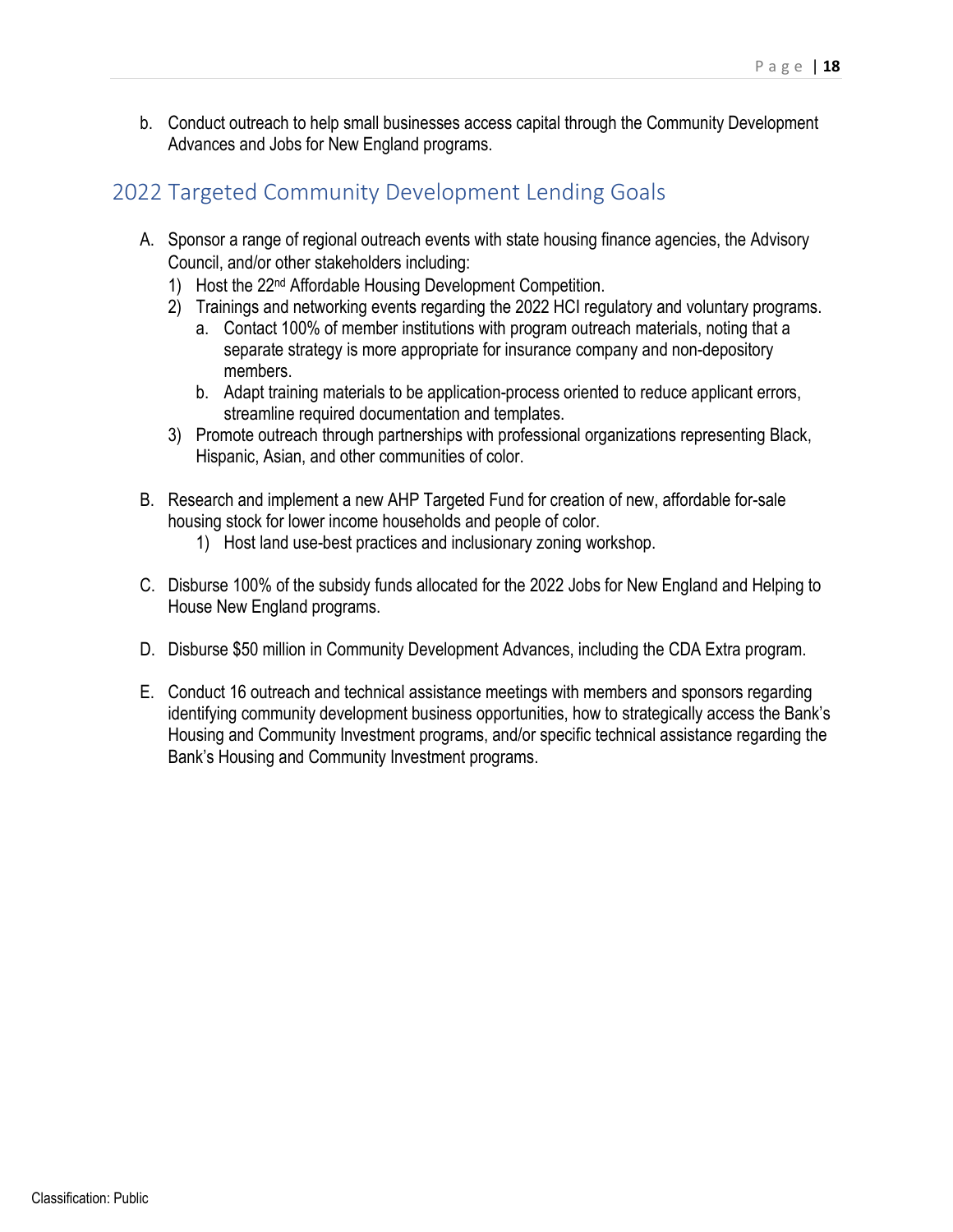# Appendix A: Data Tables

# **Table 1. Unemployment Rate in New England**

| <b>Unemployment Rate (%)</b> | <b>Jun-20</b> | <b>Jun-21</b> | <b>Year over Year</b><br>Change |
|------------------------------|---------------|---------------|---------------------------------|
| <b>United States</b>         | 11.1          | 5.9           | $-5.2$                          |
| <b>New England</b>           | 12.2          | 5.3           | $-6.9$                          |
| <b>Connecticut</b>           | 11.4          | 7.9           | $-3.5$                          |
| <b>Maine</b>                 | 5.3           | 4.8           | $-0.5$                          |
| <b>Massachusetts</b>         | 14.8          | 4.9           | $-9.9$                          |
| <b>New Hampshire</b>         | 10.3          | 2.9           | $-7.4$                          |
| <b>Rhode Island</b>          | 10.9          | 5.9           | $-5$                            |
| <b>Vermont</b>               | 7.7           | 3.1           |                                 |

Source: U.S. Bureau of Labor Statistics

## **Table 2. Unemployment Rate and Race by Industry**

|                                                       |                                                 | Percentage of Total Employed, 2020 |              |                |                     |  |  |
|-------------------------------------------------------|-------------------------------------------------|------------------------------------|--------------|----------------|---------------------|--|--|
|                                                       | <b>June 2021</b><br><b>Unemployment</b><br>Rate | <b>White</b>                       | <b>Black</b> | <b>Asian</b>   | Hispanic/<br>Latino |  |  |
| <b>All industries</b>                                 | 5.9                                             | 78                                 | 12           | 6              | 18                  |  |  |
|                                                       |                                                 |                                    |              |                |                     |  |  |
| <b>Leisure &amp; Hospitability</b>                    | 10.9                                            | 76                                 | 13           | 6              | 24                  |  |  |
| <b>Construction</b>                                   | 7.5                                             | 89                                 | 6            | $\overline{2}$ | 30                  |  |  |
| <b>Wholesale &amp; Retail</b>                         | 6.2                                             | 79                                 | 12           | 6              | 20                  |  |  |
| <b>Information</b>                                    | 6.1                                             | 77                                 | 11           | 5              | 13                  |  |  |
| <b>Transport &amp; Utilities</b>                      | 6.0                                             | 72                                 | 19           | 6              | 19                  |  |  |
| <b>Other Services</b>                                 | 5.4                                             | 79                                 | 10           | 8              | 20                  |  |  |
| <b>Manufacturing</b>                                  | 5.4                                             | 80                                 | 10           | 7              | 17                  |  |  |
| <b>Professional &amp; Business</b><br><b>Services</b> | 3.4                                             | 78                                 | 10           | 10             | 16                  |  |  |
| <b>Education &amp; Health</b>                         | 4.4                                             | 76                                 | 15           | 6              | 13                  |  |  |
| <b>Financial Activities</b>                           | 3.4                                             | 79                                 | 11           | 8              | 13                  |  |  |

Highlighted cells indicate values above national average or above percentage of total employed. Source: Bureau of Labor Statistics; Hispanic or Latino may be any race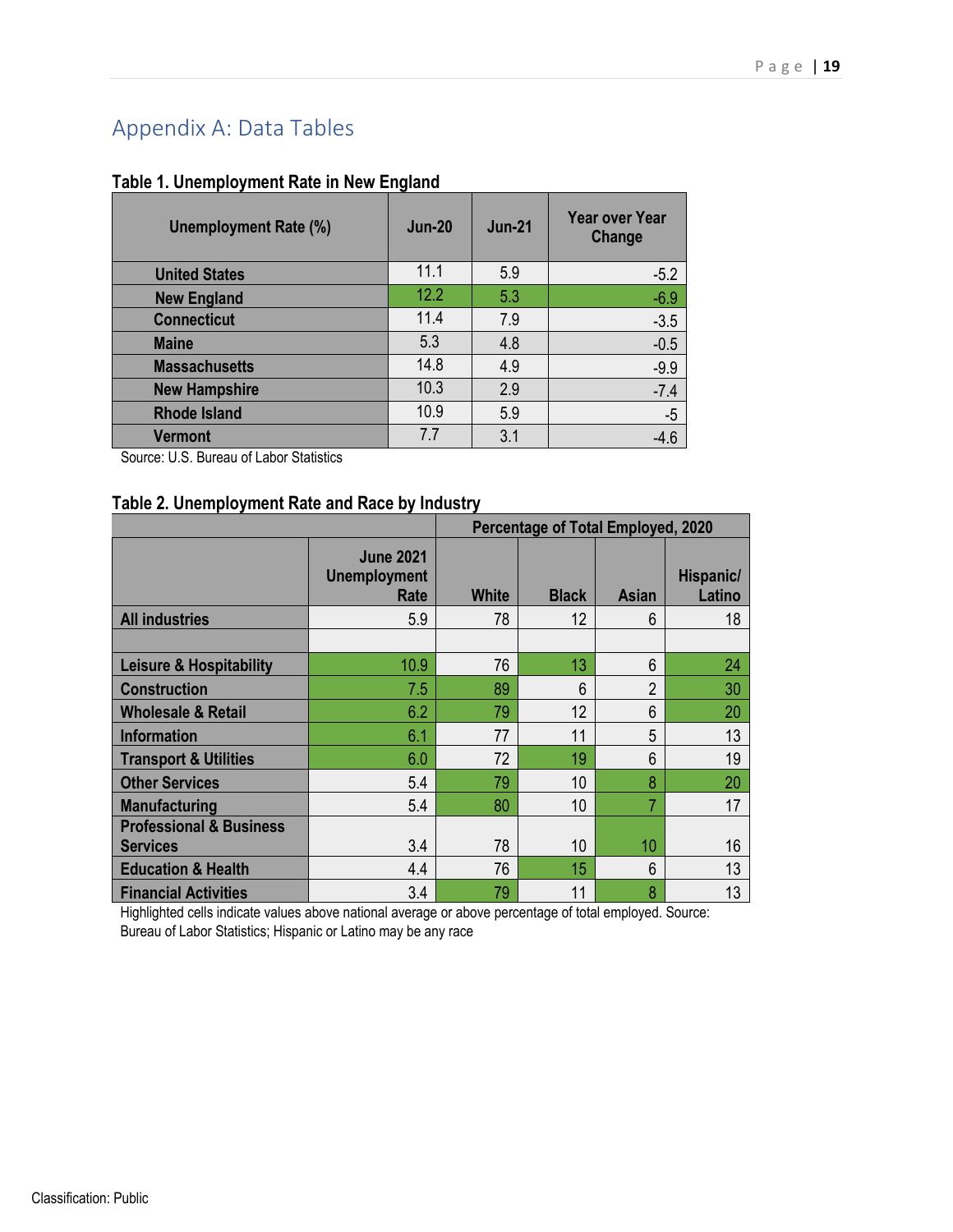|                                       | <b>Share of New England Households with Lost</b><br><b>Employment Income (Percent)</b> |                |                       |  |  |  |  |  |
|---------------------------------------|----------------------------------------------------------------------------------------|----------------|-----------------------|--|--|--|--|--|
| Demographic<br><b>Characteristics</b> | Owners                                                                                 | <b>Renters</b> | <b>All Households</b> |  |  |  |  |  |
| <b>Race/Ethnicity</b>                 |                                                                                        |                |                       |  |  |  |  |  |
| White                                 | 37                                                                                     | 45             | 39                    |  |  |  |  |  |
| <b>Black</b>                          | 44                                                                                     | 51             | 47                    |  |  |  |  |  |
| <b>Hispanic</b>                       | 51                                                                                     | 60             | 56                    |  |  |  |  |  |
| <b>Asian</b>                          | 31                                                                                     | 45             | 36                    |  |  |  |  |  |
| <b>All Other Races</b>                | 48                                                                                     | 59             | 53                    |  |  |  |  |  |
| <b>Household Income</b>               |                                                                                        |                |                       |  |  |  |  |  |
| <b>Under \$25,000</b>                 | 42                                                                                     | 50             | 47                    |  |  |  |  |  |
| \$25,000-49,999                       | 41                                                                                     | 57             | 48                    |  |  |  |  |  |
| \$50,000-74,999                       | 42                                                                                     | 46             | 43                    |  |  |  |  |  |
| \$75,000 and Over                     | 36                                                                                     | 38             | 36                    |  |  |  |  |  |
| <b>Total</b>                          | 38                                                                                     | 49             | 41                    |  |  |  |  |  |

### **Table 3. Share of Households with Lost Employment Income in New England by Race/Ethnicity and Household Income: January—March 2021**

Notes: Households who are behind on their rent or mortgage reported that they were not currently caught up on housing payments at the time of survey. White, Black, and Asian households are non-Hispanic. Hispanic households may be of any race. Source: JCHS tabulations of US Census Bureau, Household Pulse Surveys, January–March 2021.

|                      |                   | <b>Behind on Housing Payments (Percent)</b> |                       |
|----------------------|-------------------|---------------------------------------------|-----------------------|
| <b>State</b>         | <b>Homeowners</b> | <b>Renters</b>                              | <b>All Households</b> |
| <b>Connecticut</b>   |                   | 16                                          | 13                    |
| <b>Maine</b>         | 6                 | 14                                          |                       |
| <b>Massachusetts</b> | 8                 | 15                                          |                       |
| <b>New Hampshire</b> | 6                 | 16                                          | 10                    |
| <b>Rhode Island</b>  | 8                 | 18                                          | 12                    |
| <b>Vermont</b>       |                   |                                             |                       |
| <b>New England</b>   |                   | 15                                          |                       |
| <b>United States</b> |                   |                                             |                       |

#### **Table 4. Share of Households Behind on their Rent/Mortgage by State: January—March 2021**

Notes: Households who are behind on their rent or mortgage reported that they were not currently caught up on housing payments at the time of survey. White, Black, and Asian households are non-Hispanic. Hispanic households may be of any race. Source: JCHS tabulations of US Census Bureau, Household Pulse Surveys, January–March 2021.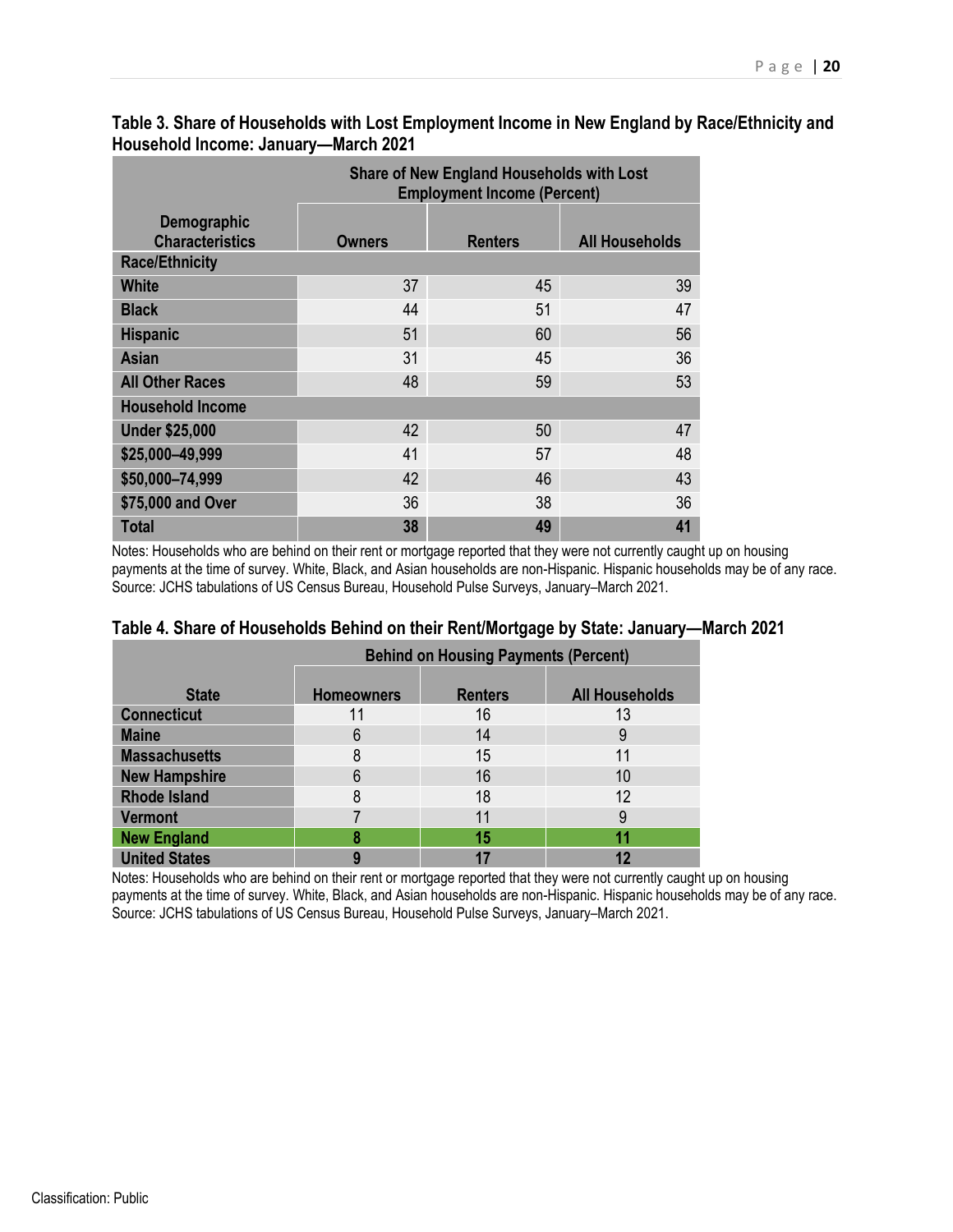|                                       | Share of Households Behind on Rent/Mortgage Payments<br>(Percent) |                |                       |  |  |  |  |  |
|---------------------------------------|-------------------------------------------------------------------|----------------|-----------------------|--|--|--|--|--|
| Demographic<br><b>Characteristics</b> | <b>Owners</b>                                                     | <b>Renters</b> | <b>All Households</b> |  |  |  |  |  |
| <b>Race/Ethnicity</b>                 |                                                                   |                |                       |  |  |  |  |  |
| <b>White</b>                          | 6                                                                 | 12             | 8                     |  |  |  |  |  |
| <b>Black</b>                          | 22                                                                | 24             | 23                    |  |  |  |  |  |
| <b>Hispanic</b>                       | 16                                                                | 24             | 21                    |  |  |  |  |  |
| <b>Asian</b>                          | 15                                                                | 15             | 15                    |  |  |  |  |  |
| <b>All Other Races</b>                | 25                                                                | 22             | 24                    |  |  |  |  |  |
| <b>Household Income</b>               |                                                                   |                |                       |  |  |  |  |  |
| <b>Under \$25,000</b>                 | 21                                                                | 21             | 21                    |  |  |  |  |  |
| \$25,000-49,999                       | 14                                                                | 19             | 17                    |  |  |  |  |  |
| \$50,000-74,999                       | 11                                                                | 12             | 11                    |  |  |  |  |  |
| \$75,000 and Over                     | 5                                                                 | 6              | 6                     |  |  |  |  |  |
| <b>Total</b>                          | 8                                                                 | 15             |                       |  |  |  |  |  |

## **Table 5. Share of Households Behind on Housing Payments in New England: January—March 2021**

Notes: Households who are behind on their rent or mortgage reported that they were not currently caught up on housing payments at the time of survey. White, Black, and Asian households are non-Hispanic. Hispanic households may be of any race. Source: JCHS tabulations of US Census Bureau, Household Pulse Surveys, January–March 2021.

| <b>Share of Households with Cost Burdens (Percent)</b> |       |           |           |           |           |      |      |           |  |
|--------------------------------------------------------|-------|-----------|-----------|-----------|-----------|------|------|-----------|--|
| <b>Race/Ethnicity</b>                                  | $C$ T | <b>ME</b> | <b>MA</b> | <b>NH</b> | <b>RI</b> | VT   | NE.  | <b>US</b> |  |
| <b>White</b>                                           | 29.8  | 27.7      | 29.9      | 31.1      | 29.2      | 30.8 | 29.7 | 25.4      |  |
| <b>Black</b>                                           | 47.3  | 39.2      | 47.1      | 34.8      | 41.2      | n/a  | 46.5 | 43.5      |  |
| <b>Hispanic</b>                                        | 46.6  | 28.4      | 46.2      | 42.5      | 48.2      | n/a  | 46.2 | 40.3      |  |
| <b>Asian</b>                                           | 28.1  | n/a       | 34.3      | 29.0      | 21.7      | n/a  | 31.9 | 32.1      |  |
| <b>All Other Races</b>                                 | 44.5  | 43.9      | 46.8      | 39.5      | 27.6      | 23.4 | 43.1 | 35.4      |  |
| <b>Total</b>                                           | 33.9  | 28.2      | 33.2      | 31.5      | 31.9      | 31.1 | 32.5 | 30.2      |  |

#### **Table 6. Share of Households in New England with Cost Burdens by Race/Ethnicity: 2019**

Notes: Data with observations under 30 are marked as n/a. White, Asian, and Black households are non-Hispanic. Hispanics may be of any race. Cost-burdened households pay more than 30% of income for housing. Households with zero or negative income are assumed to have burdens, while households paying no cash rent are assumed to be without burdens Source: JCHS tabulations of US Census Bureau, 2019 American Community Survey 1-Year Estimates.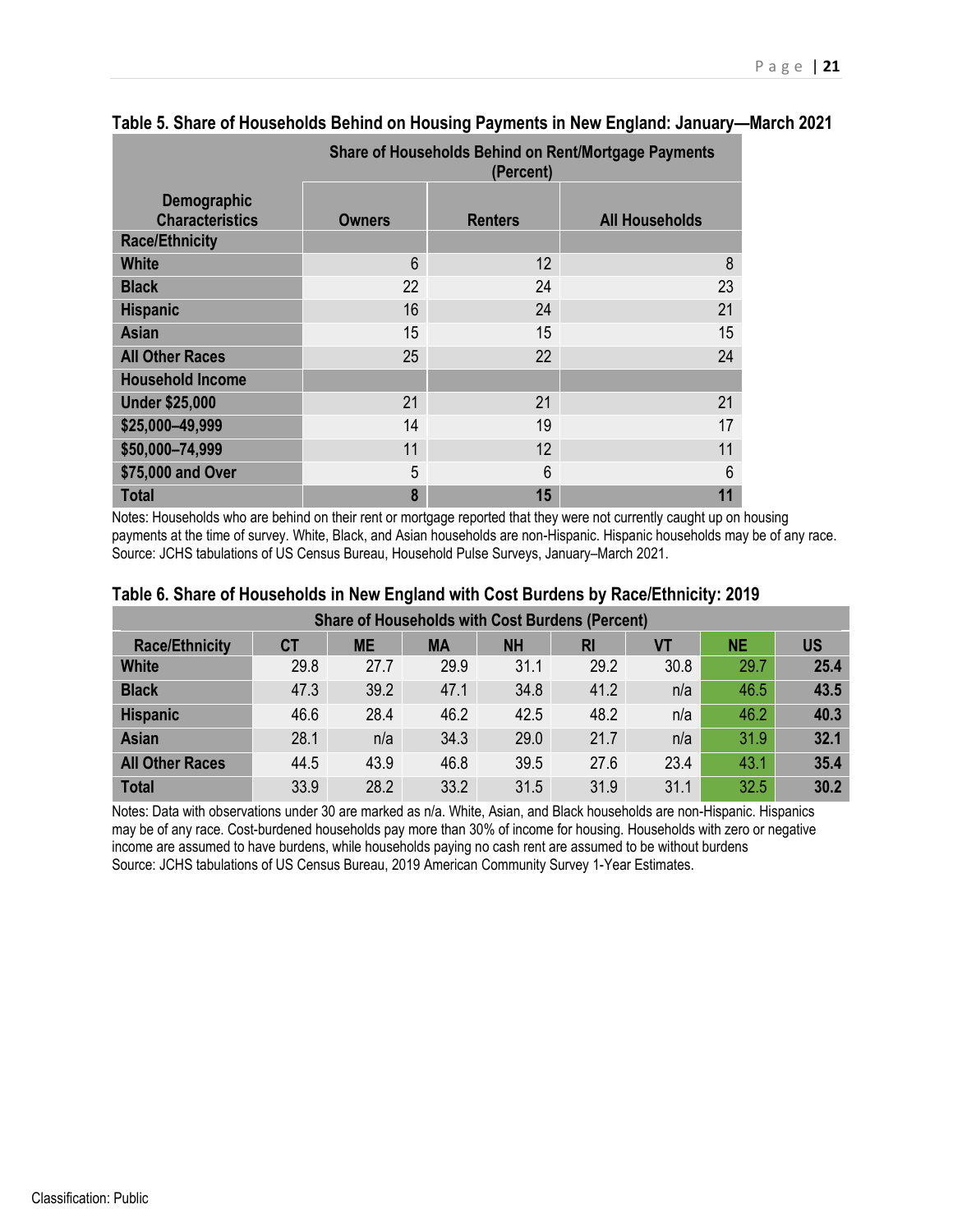| <b>Share of Renters with Cost Burdens (Percent)</b> |      |           |           |           |      |      |           |           |  |
|-----------------------------------------------------|------|-----------|-----------|-----------|------|------|-----------|-----------|--|
| <b>Race/Ethnicity</b>                               | СT   | <b>ME</b> | <b>MA</b> | <b>NH</b> | RI   | VT   | <b>NE</b> | <b>US</b> |  |
| <b>White</b>                                        | 43.0 | 45.1      | 43.0      | 43.7      | 44.3 | 50.5 | 43.8      | 41.8      |  |
| <b>Black</b>                                        | 53.2 | n/a       | 56.0      | n/a       | 41.0 | n/a  | 53.5      | 53.7      |  |
| <b>Hispanic</b>                                     | 53.8 | n/a       | 52.3      | 53.1      | 55.2 | n/a  | 52.9      | 51.9      |  |
| <b>Asian</b>                                        | 29.7 | n/a       | 44.4      | n/a       | 34.2 | n/a  | 39.7      | 42.2      |  |
| <b>All Other Races</b>                              | 53.1 | 59.5      | 55.1      | n/a       | 26.6 | n/a  | 50.4      | 46.6      |  |
| <b>Total</b>                                        | 47.1 | 45.1      | 46.6      | 43.6      | 45.3 | 49.0 | 46.4      | 46.3      |  |

# **Table 7. Share of Renters in New England with Cost Burdens by Race/Ethnicity: 2019**

Notes: Data with observations under 30 are marked as n/a. White, Asian, and Black households are non-Hispanic. Hispanics may be of any race. Cost-burdened households pay more than 30% of income for housing. Households with zero or negative income are assumed to have burdens, while households paying no cash rent are assumed to be without burdens Source: JCHS tabulations of US Census Bureau, 2019 American Community Survey 1-Year Estimates.

#### **Table 8. Share of Homeowners in New England with Cost Burdens by Race/Ethnicity: 2019**

| <b>Share of Homeowners with Cost Burdens (Percent)</b> |           |           |           |           |      |      |           |      |  |
|--------------------------------------------------------|-----------|-----------|-----------|-----------|------|------|-----------|------|--|
| <b>Race/Ethnicity</b>                                  | <b>CT</b> | <b>ME</b> | <b>MA</b> | <b>NH</b> | RI   | VT   | <b>NE</b> | US   |  |
| <b>White</b>                                           | 25.4      | 21.4      | 24.1      | 26.6      | 22.1 | 23.5 | 24.2      | 19.1 |  |
| <b>Black</b>                                           | 38.9      | n/a       | 31.5      | n/a       | 41.6 | n/a  | 35.3      | 29.5 |  |
| <b>Hispanic</b>                                        | 32.2      | 24.9      | 31.3      | 27.7      | 35.6 | n/a  | 31.9      | 27.9 |  |
| <b>Asian</b>                                           | 27.0      | n/a       | 26.4      | 32.8      | 12.0 | n/a  | 26.1      | 25.5 |  |
| <b>All Other Races</b>                                 | 34.6      | 33.2      | 34.8      | 31.3      | 29.0 | n/a  | 33.8      | 24.5 |  |
| <b>Total</b>                                           | 26.9      | 21.8      | 25.0      | 26.7      | 23.5 | 23.7 | 25.1      | 21.2 |  |

Notes: Data with observations under 30 are marked as n/a. White, Asian, and Black households are non-Hispanic. Hispanics may be of any race. Cost-burdened households pay more than 30% of income for housing. Households with zero or negative income are assumed to have burdens, while households paying no cash rent are assumed to be without burdens Source: JCHS tabulations of US Census Bureau, 2019 American Community Survey 1-Year Estimates.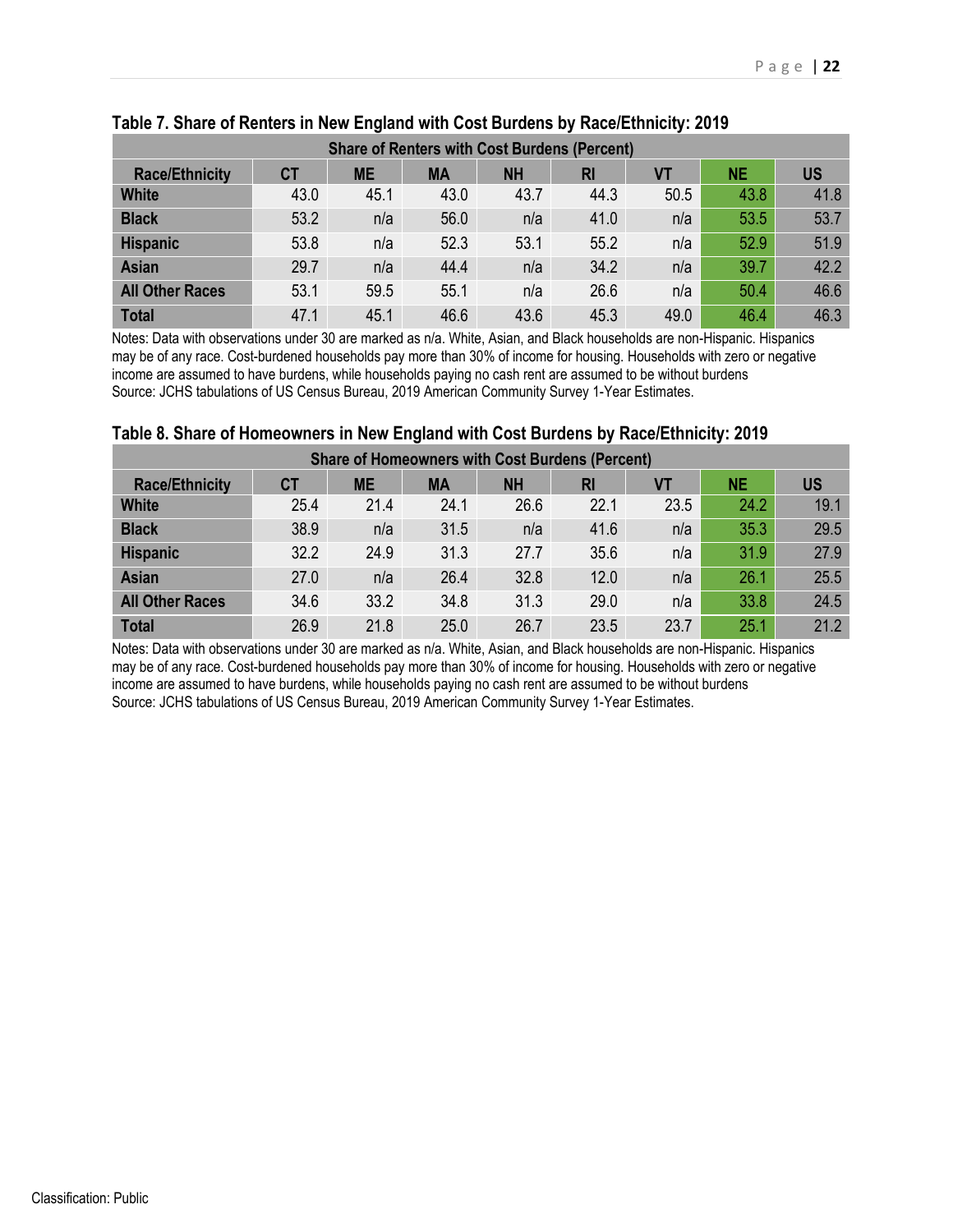

### **Figure 1. Price-to-Income Ratios in New England Metro Areas: 2020**

Note: Income data for 2020 are based on Moody's Analytics forecasts.

Source: JCHS tabulations of NAR, Metropolitan Median Area Prices; Moody's Analytics estimates.

#### **Table 9. Homeownership Rates in New England by Race/Ethnicity: 2019**

| <b>Homeownership Rate (Percent)</b> |      |           |      |           |      |      |           |           |  |
|-------------------------------------|------|-----------|------|-----------|------|------|-----------|-----------|--|
| <b>Race/Ethnicity</b>               | СT   | <b>ME</b> | MА   | <b>NH</b> | RI   | VT   | <b>NE</b> | <b>US</b> |  |
| <b>White</b>                        | 75.1 | 73.7      | 69.5 | 73.5      | 68.4 | 72.9 | 71.7      | 72.2      |  |
| <b>Black</b>                        | 41.0 | 35.2      | 36.3 | 31.2      | 36.9 | n/a  | 38.1      | 42.3      |  |
| <b>Hispanic</b>                     | 33.4 | 47.4      | 29.5 | 41.6      | 35.9 | 47.1 | 32.2      | 48.1      |  |
| <b>Asian</b>                        | 61.2 | 79.4      | 56.0 | 59.6      | 56.1 | n/a  | 57.7      | 60.8      |  |
| <b>All Households</b>               | 65.3 | 72.7      | 62.0 | 71.7      | 61.7 | 70.9 | 65.1      | 64.2      |  |

Notes: Data with observations under 30 are marked as n/a. White, Asian, and Black households are non-Hispanic. Hispanics may be of any race.

Source: JCHS tabulations of US Census Bureau, Housing Vacancy Surveys and American Community Survey 1-Year Estimates

#### **Table 10. Homeownership Rate Gaps in New England by Race/Ethnicity: 2019**

| Homeownership Rate Gap Relative to White Households (Percentage Points) |           |           |           |           |                |           |           |      |  |
|-------------------------------------------------------------------------|-----------|-----------|-----------|-----------|----------------|-----------|-----------|------|--|
| <b>Race/Ethnicity</b>                                                   | <b>CT</b> | <b>ME</b> | <b>MA</b> | <b>NH</b> | R <sub>l</sub> | <b>VT</b> | <b>NE</b> | US   |  |
| <b>Black</b>                                                            | 34.1      | 38.5      | 33.2      | 42.3      | 31.4           | n/a       | 33.6      | 29.9 |  |
| <b>Hispanic</b>                                                         | 41.7      | 26.3      | 40.1      | 31.8      | 32.5           | 25.7      | 39.6      | 24.1 |  |
| <b>Asian</b>                                                            | 13.8      | $-5.7$    | 13.5      | 13.9      | 12.3           | n/a       | 14.0      | 11.4 |  |

Notes: Data with observations under 30 are marked as n/a. White, Asian, and Black households are non-Hispanic. Hispanics may be of any race.

Source: JCHS tabulations of US Census Bureau, Housing Vacancy Surveys and American Community Survey 1-Year Estimates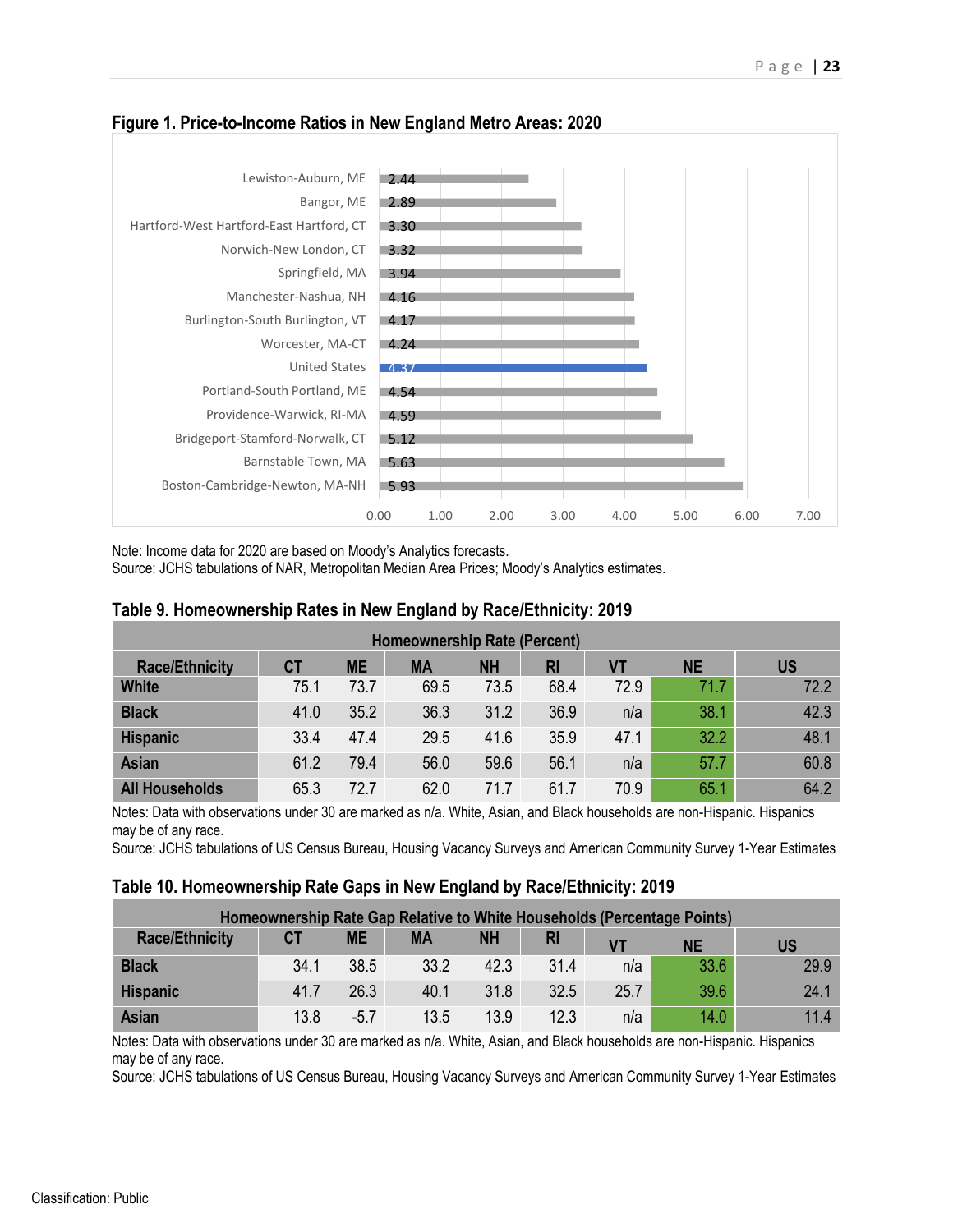|                                  |               |                | <b>All</b>        |
|----------------------------------|---------------|----------------|-------------------|
| <b>Race/Ethnicity</b>            | <b>Owners</b> | <b>Renters</b> | <b>Households</b> |
| <b>Median Net Wealth</b>         |               |                |                   |
| <b>Black</b>                     | 113,130       | 1,830          | 24,100            |
| <b>Hispanic</b>                  | 164,800       | 5,800          | 36,050            |
| <b>Asian and All Other Races</b> | 299,000       | 6,710          | 74,500            |
| White                            | 299,900       | 8,900          | 189,100           |
| <b>All Households</b>            | 254,900       | 6,270          | 121,760           |
| <b>Median Cash Savings</b>       |               |                |                   |
| <b>Black</b>                     | 3,500         | 510            | 1,200             |
| <b>Hispanic</b>                  | 3,450         | 900            | 1,600             |
| <b>Asian and All Other Races</b> | 11,000        | 1,820          | 5,000             |
| <b>White</b>                     | 12,900        | 2,100          | 8,600             |
| <b>All Households</b>            | 10,100        | 1,400          | 5,160             |

#### **Table 11. Median Net Wealth and Cash Savings by Tenure and Race Ethnicity in the US: 2019**

Notes: Cash savings include checking, saving, certificate of deposit, and money market accounts. Race/ethnicity is determined by the race/ethnicity of the head of household. White and Black households are non-Hispanic, Hispanic households answered only Hispanic, and Asian and all other households includes Asian, Native American, Pacific Islander, Native Hawaiian, and any multiple-race response, including any response of Hispanic plus another race (e.g. white and Hispanic, Black and Hispanic). Source: JCHS tabulations of Federal Reserve, 2019 Survey of Consumer Finances

| <b>Median Household Income (Dollars)</b> |         |           |           |           |        |        |           |           |  |
|------------------------------------------|---------|-----------|-----------|-----------|--------|--------|-----------|-----------|--|
| <b>Race/Ethnicity</b>                    | СT      | <b>ME</b> | <b>MA</b> | <b>NH</b> | RI     | VT     | <b>NE</b> | <b>US</b> |  |
| <b>White</b>                             | 89,500  | 58,000    | 92,000    | 76,400    | 76,000 | 61,700 | 81,200    | 70,900    |  |
| <b>Black</b>                             | 50,000  | 40,000    | 60,500    | 76,500    | 44,300 | n/a    | 54,000    | 43,200    |  |
| <b>Hispanic</b>                          | 48,400  | 67,300    | 51,800    | 68,000    | 48,000 | 52,100 | 50,000    | 55,000    |  |
| <b>Asian</b>                             | 103,000 | 71,000    | 103,100   | 96,000    | 98,500 | n/a    | 102,000   | 93,000    |  |
| <b>All Other</b><br><b>Races</b>         | 62,000  | 36,700    | 62,500    | 80,000    | 53,000 | 52,000 | 59,500    | 57,300    |  |
| <b>Total</b>                             | 78,000  | 57,100    | 85,000    | 76,400    | 70,500 | 61,600 | 76,700    | 65,000    |  |

#### **Table 12. Median Household Incomes in New England by Race/Ethnicity: 2019**

Notes: White, Black, and Asian households are non-Hispanic. Hispanic households may be of any race. Source: JCHS tabulations of US Census Bureau, 2019 American Community Survey 1-Year Estimates.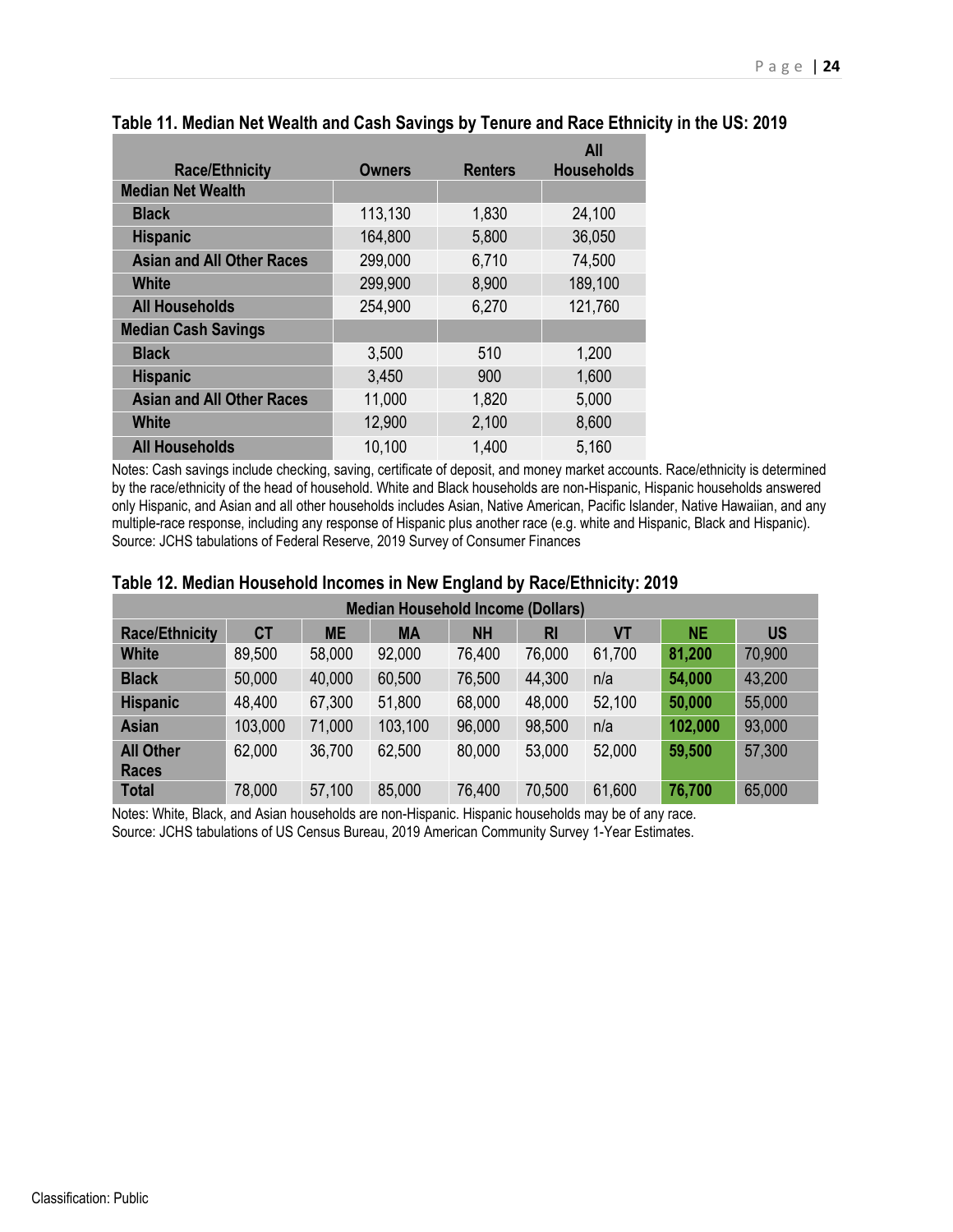| <b>State/Metro Area</b>                  | <b>Black-White</b> | <b>Hispanic-White</b> | <b>Asian-White</b> |
|------------------------------------------|--------------------|-----------------------|--------------------|
| <b>State</b>                             |                    |                       |                    |
| <b>Connecticut</b>                       | 64                 | 55                    | 41                 |
| <b>Maine</b>                             | 60                 | 35                    | 50                 |
| <b>Massachusetts</b>                     | 61                 | 56                    | 49                 |
| <b>New Hampshire</b>                     | 54                 | 43                    | 47                 |
| <b>Rhode Island</b>                      | 63                 | 62                    | 45                 |
| <b>Vermont</b>                           | 49                 | 31                    | 55                 |
| <b>Metro Area</b>                        |                    |                       |                    |
| Bangor, ME                               | 50                 | 46                    | 64                 |
| <b>Barnstable Town, MA</b>               | 49                 | 41                    | 43                 |
| Boston-Cambridge-Newton, MA-NH           | 65                 | 58                    | 46                 |
| Bridgeport-Stamford-Norwalk, CT          | 65                 | 56                    | 34                 |
| <b>Burlington-South Burlington, VT</b>   | 47                 | 31                    | 50                 |
| Hartford-West Hartford-East Hartford, CT | 65                 | 56                    | 42                 |
| Lewiston-Auburn, ME                      | 64                 | 40                    | 40                 |
| Manchester-Nashua, NH                    | 54                 | 47                    | 43                 |
| <b>New Haven-Milford, CT</b>             | 61                 | 53                    | 37                 |
| Norwich-New London, CT                   | 52                 | 47                    | 41                 |
| Pittsfield, MA                           | 43                 | 30                    | 38                 |
| <b>Portland-South Portland, ME</b>       | 65                 | 32                    | 44                 |
| Providence-Warwick, RI-MA                | 59                 | 59                    | 45                 |
| Springfield, MA                          | 62                 | 61                    | 48                 |
| <b>Worcester, MA-CT</b>                  | 55                 | 51                    | 50                 |

**Table 13. Dissimilarity Index Values by State and Metro in New England: 2015-2019** 

Notes: Dissimilarity indexes are an indicator of racial segregation with measures ranging from 0 to 100, where higher values indicate higher levels of racial segregation. An index value over 60 indicates high levels of racial segregation, 40–59 moderate segregation, and below 40 low segregation. White and Black people are non-Hispanic. Hispanics may be of any race. Source: JCHS tabulations of US Census Bureau, 2019 American Community Survey 5-Year Estimates.

|                      | <b>All Census Tracts</b> |                         |              | <b>Communities of Color</b> |                         |              |  |
|----------------------|--------------------------|-------------------------|--------------|-----------------------------|-------------------------|--------------|--|
| <b>State</b>         | Low-<br><b>Poverty</b>   | High-<br><b>Poverty</b> | <b>Total</b> | Low-<br><b>Poverty</b>      | High-<br><b>Poverty</b> | <b>Total</b> |  |
| <b>Connecticut</b>   | 309                      | 137                     | 824          | 4                           | 117                     | 223          |  |
| <b>Maine</b>         | 47                       | 58                      | 351          | $\mathbf{0}$                |                         |              |  |
| <b>Massachusetts</b> | 466                      | 242                     | 1,451        | 3                           | 155                     | 286          |  |
| <b>New Hampshire</b> | 111                      | 20                      | 292          | $\mathbf{0}$                |                         |              |  |
| <b>Rhode Island</b>  | 67                       | 55                      | 240          | 1                           | 33                      | 47           |  |
| <b>Vermont</b>       | 27                       | 13                      | 183          | $\mathbf{0}$                | 0                       | $\Omega$     |  |
| <b>New England</b>   | 1,027                    | 525                     | 3,341        | 8                           | 307                     | 558          |  |
| <b>United States</b> | 12,893                   | 17,656                  | 71,875       | 1,537                       | 10,999                  | 23,109       |  |

### **Table 14. Number of Low- and High-Poverty Census Tracts in New England: 2015-2019**

Notes: Census tracts with fewer than 10 housing units are excluded. Communities of color have more than half the population as people of color. Low-poverty census tracts have a poverty rate under 5%, while high-poverty tracts have a poverty rate exceeding 20%.

Source: JCHS tabulations of US Census Bureau, 2019 American Community Survey 5-Year Estimates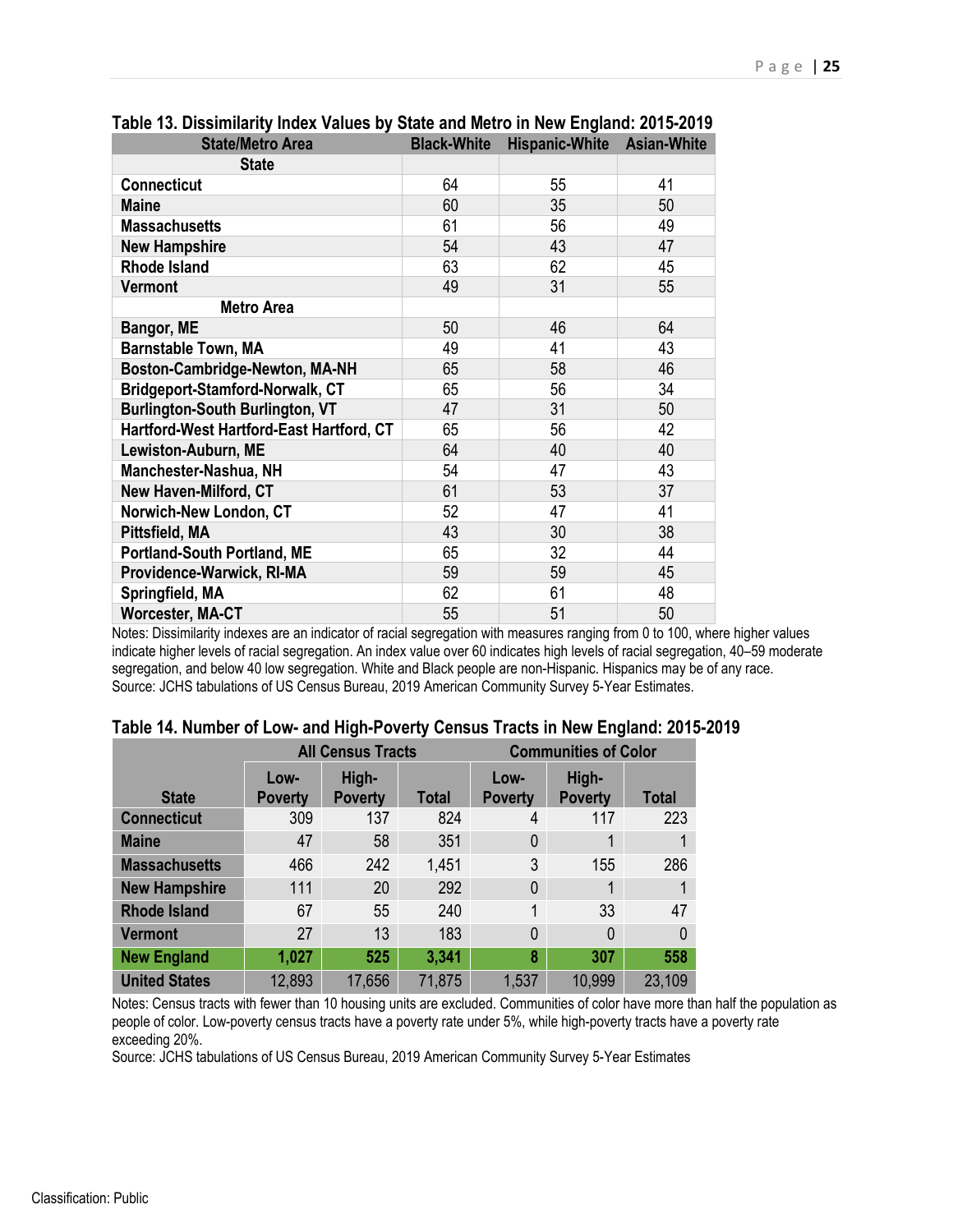|                      | <b>Race/Ethnicity</b> |              |                 |              |              |  |  |
|----------------------|-----------------------|--------------|-----------------|--------------|--------------|--|--|
| <b>State/Region</b>  | <b>White</b>          | <b>Black</b> | <b>Hispanic</b> | <b>Asian</b> | <b>Total</b> |  |  |
| <b>Connecticut</b>   | 5.9                   | 35.4         | 35.2            | 10.4         | 14.0         |  |  |
| <b>Maine</b>         | 12.7                  | 36.2         | 15.5            | 18.1         | 13.4         |  |  |
| <b>Massachusetts</b> | 8.0                   | 38.1         | 37.6            | 16.8         | 14.5         |  |  |
| <b>New Hampshire</b> | 4.9                   | 20.8         | 22.7            | 9.6          | 6.0          |  |  |
| <b>Rhode Island</b>  | 11.7                  | 48.9         | 58.6            | 32.9         | 22.5         |  |  |
| <b>Vermont</b>       | 8.0                   | 25.4         | 12.7            | 25.9         | 8.6          |  |  |
| <b>New England</b>   | 8.0                   | 37.3         | 37.9            | 16.0         | 13.8         |  |  |
| <b>United States</b> | 13.9                  | 42.9         | 34.1            | 14.7         | 21.5         |  |  |

## **Table 15. Share of the Population Living in High-Poverty Neighborhoods (Percent): 2015-2019**

Notes: High-poverty neighborhoods are measured at the census tract level and have a poverty rate exceeding 20%. White, Black, and Asian people are non-Hispanic. Hispanics may be of any race.

Source: JCHS tabulations of US Census Bureau, 2019 American Community Survey 5-Year Estimates.

#### **Table 16. Share of the Population Living in Low-Poverty Neighborhoods (Percent): 2015-2019**

|                      | <b>Race/Ethnicity</b> |              |                 |              |              |  |  |  |
|----------------------|-----------------------|--------------|-----------------|--------------|--------------|--|--|--|
| <b>State/Region</b>  | <b>White</b>          | <b>Black</b> | <b>Hispanic</b> | <b>Asian</b> | <b>Total</b> |  |  |  |
| <b>Connecticut</b>   | 48.8                  | 12.8         | 14.9            | 39.9         | 38.9         |  |  |  |
| <b>Maine</b>         | 16.8                  | 5.1          | 15.8            | 17.7         | 16.5         |  |  |  |
| <b>Massachusetts</b> | 41.8                  | 12.3         | 12.3            | 32.9         | 35.3         |  |  |  |
| <b>New Hampshire</b> | 41.6                  | 26.8         | 27.3            | 38.8         | 40.6         |  |  |  |
| <b>Rhode Island</b>  | 34.5                  | 9.3          | 7.3             | 24.7         | 28.0         |  |  |  |
| <b>Vermont</b>       | 15.3                  | 7.7          | 13.7            | 11.2         | 15.0         |  |  |  |
| <b>New England</b>   | 38.6                  | 12.4         | 13.3            | 33.8         | 33.6         |  |  |  |
| <b>United States</b> | 24.3                  | 9.4          | 10.4            | 29.1         | 20.0         |  |  |  |

Notes: Low-poverty neighborhoods are measured at the census tract level and have a poverty rate under 5%. White, Black, and Asian people are non-Hispanic. Hispanics may be of any race. Source: JCHS tabulations of US Census Bureau, 2019 American Community Survey 5-Year Estimates.

| <b>NGW LINGING</b>         |           |           |           |                |           |                |              |
|----------------------------|-----------|-----------|-----------|----------------|-----------|----------------|--------------|
| <b>Policy Approach</b>     | <b>CT</b> | <b>MA</b> | <b>ME</b> | <b>NH</b>      | <b>RI</b> | VT             | <b>Total</b> |
| Count                      |           |           |           |                |           |                |              |
| <b>Incentive Zoning</b>    | 8         | 36        | 0         | 17             | 0         | 0              | 61           |
| <b>Inclusionary Zoning</b> | 16        | 101       | 1         | $\overline{2}$ | 11        | $\overline{2}$ | 133          |
| <b>Total</b>               | 24        | 137       | 4         | 19             | 11        | $\overline{2}$ | 194          |
| <b>Share</b>               |           |           |           |                |           |                |              |
| <b>Incentive Zoning</b>    | 33        | 26        | 0         | 89             | 0         | 0              | 31           |
| <b>Inclusionary Zoning</b> | 67        | 74        | 100       | 11             | 100       | 100            | 69           |
| <b>Total</b>               | 100       | 100       | 100       | 100            | 100       | 100            | 100          |

#### **Table 17: Number and Percentage Share of Jurisdictions with Inclusionary and Incentive Zoning in New England**

Note: Data show the number and share of jurisdictions with inclusionary or incentive zoning programs

Source: Joint Center tabulations of Grounded Solutions Network's inclusionary housing database and data from Zillow and state housing and community development departments.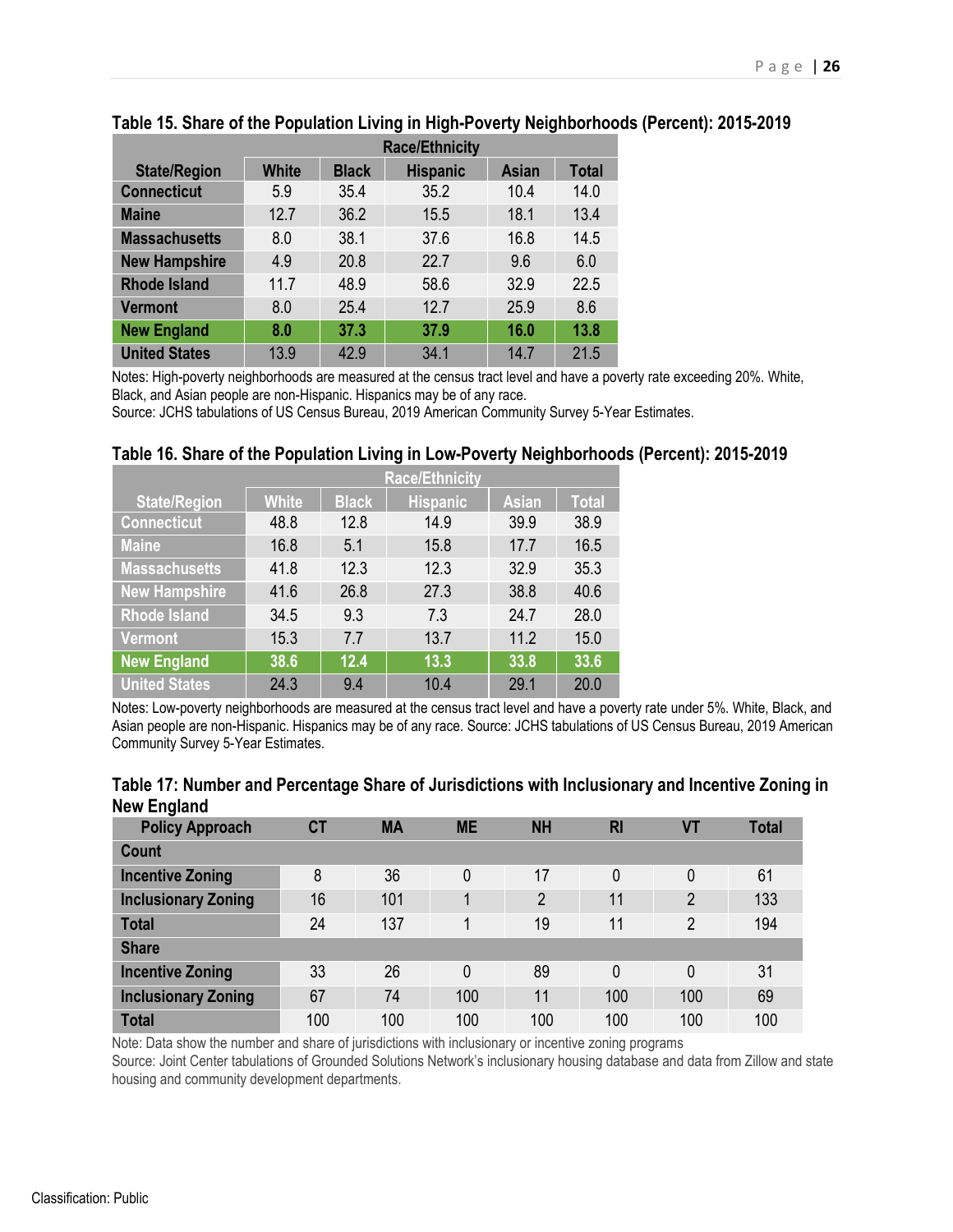| <b>Rental and/or For-Sale</b>                  |           |                |           |           |              |                |              |
|------------------------------------------------|-----------|----------------|-----------|-----------|--------------|----------------|--------------|
| <b>Development</b>                             | <b>CT</b> | <b>MA</b>      | <b>ME</b> | <b>NH</b> | <b>RI</b>    | <b>VT</b>      | <b>Total</b> |
| Count                                          |           |                |           |           |              |                |              |
| <b>For-Sale Only</b>                           | 1         | 3              | 0         | 0         | 0            | $\mathbf{0}$   | 4            |
| <b>Rental Only</b>                             | 0         | $\Omega$       | 0         | 0         |              | 0              |              |
| <b>Both</b>                                    | 23        | 134            | 1         | 19        | 9            | $\overline{2}$ | 188          |
| <b>Not Specified</b>                           | 0         | $\mathbf{0}$   | 0         | 0         | 1            | 0              |              |
| <b>Total</b>                                   | 24        | 137            | 4         | 19        | 11           | $\overline{2}$ | 194          |
| <b>Share Excluding Not Specified (Percent)</b> |           |                |           |           |              |                |              |
| <b>For-Sale Only</b>                           | 4         | $\overline{2}$ | 0         | 0         | $\mathbf{0}$ | 0              | 2            |
| <b>Rental Only</b>                             | 0         | $\mathbf{0}$   | 0         | 0         | 10           | 0              | 1            |
| <b>Both</b>                                    | 96        | 98             | 100       | 100       | 90           | 100            | 97           |
| <b>Total</b>                                   | 100       | 100            | 100       | 100       | 100          | 100            | 100          |

## **Table 18: Jurisdictions Where Inclusionary Housing Programs Apply to Rental or For-Sale Development**

Note: Data show the number and share of jurisdictions with inclusionary or incentive zoning programs. Source: Joint Center tabulations of Grounded Solutions Network's inclusionary housing database and data from Zillow and state housing and community development departments.

| <b>Program Area</b>                            | <b>CT</b> | <b>MA</b>    | <b>ME</b>      | <b>NH</b>    | <b>RI</b>    | <b>VT</b>      | <b>Total</b> |
|------------------------------------------------|-----------|--------------|----------------|--------------|--------------|----------------|--------------|
| <b>Count</b>                                   |           |              |                |              |              |                |              |
| <b>Specified Zones</b>                         | 17        | 63           | $\mathbf{0}$   | 9            | $\mathbf{0}$ | 1              | 90           |
| <b>Entire Jurisdiction</b>                     | 6         | 74           |                | 10           | 10           |                | 102          |
| <b>Requirements Vary</b>                       | 1         | 0            | $\mathbf{0}$   | 0            | 0            | 0              |              |
| <b>Not Specified</b>                           | 1         | $\mathbf{0}$ | $\overline{0}$ | $\mathbf{0}$ | $\mathbf{0}$ | 0              |              |
| <b>Total</b>                                   | 24        | 137          | 1              | 19           | 11           | $\overline{2}$ | 194          |
| <b>Share Excluding Not Specified (Percent)</b> |           |              |                |              |              |                |              |
| <b>Specified Zones</b>                         | 74        | 46           | $\mathbf{0}$   | 47           | $\mathbf{0}$ | 50             | 47           |
| <b>Entire Jurisdiction</b>                     | 26        | 54           | 100            | 53           | 91           | 50             | 53           |
| <b>Requirements Vary</b>                       | 0         | 0            | $\mathbf{0}$   | 0            | 9            | 0              |              |
| <b>Total</b>                                   | 100       | 100          | 100            | 100          | 100          | 100            | 100          |

#### **Table 19: Program Area in Jurisdictions where Inclusionary Housing Programs Apply**

Notes: Data show the number and share of jurisdictions with inclusionary or incentive zoning programs. Some programs cover the entire jurisdiction but have varying requirements for different areas; these are categorized as covering the entire jurisdiction. Source: Joint Center tabulations of Grounded Solutions Network's inclusionary housing database and data from Zillow and state housing and community development departments.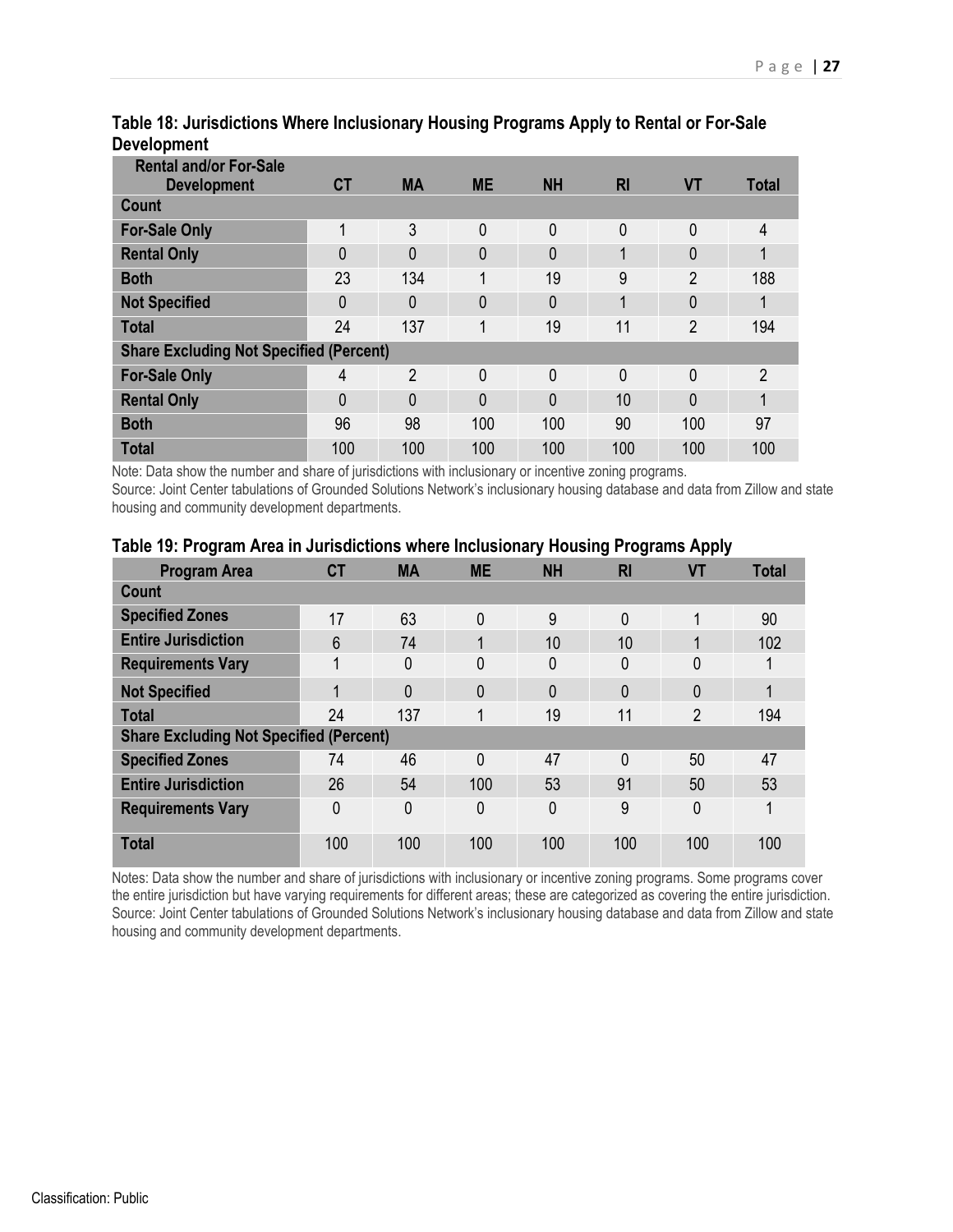| <b>Compliance Options</b>                           | <b>CT</b>      | <b>MA</b>      | <b>ME</b>      | <b>NH</b>      | R <sub>l</sub> | <b>VT</b>      | <b>Total</b> |
|-----------------------------------------------------|----------------|----------------|----------------|----------------|----------------|----------------|--------------|
| <b>Incentive Zoning Programs</b>                    |                |                |                |                |                |                |              |
| <b>Create On-Site Units</b>                         | 7              | 34             | $\overline{0}$ | 17             | $\overline{0}$ | $\overline{0}$ | 58           |
| <b>Create Off-Site Units</b>                        | 1              | 5              | 0              | 0              | 0              | $\Omega$       | 6            |
| Pay In-Lieu Fee                                     | $\overline{0}$ | 5              | 0              | 0              | 0              | 0              | 5            |
| <b>Preserve Or Rehab Existing</b><br><b>Housing</b> | 1              | 5              | 0              | 1              | 0              | 0              |              |
| <b>Donate Land</b>                                  | 0              | $\overline{2}$ | 0              | 0              | 0              | 0              | 2            |
| <b>Not Specified</b>                                | 1              | 0              | 0              | 0              | $\mathbf{0}$   | $\mathbf{0}$   |              |
| <b>Total</b>                                        | 10             | 51             | 0              | 18             | 0              | 0              | 79           |
| <b>Inclusionary Zoning Programs</b>                 |                |                |                |                |                |                |              |
| <b>Create On-Site Units</b>                         | 16             | 101            | 1              | $\overline{2}$ | 10             | $\overline{2}$ | 132          |
| <b>Create Off-Site Units</b>                        | 3              | 51             | 1              | 0              | 8              | 1              | 64           |
| Pay In-Lieu Fee                                     | 3              | 52             | 1              | 0              | 6              | 1              | 63           |
| <b>Preserve or Rehab Housing</b>                    | 1              | 20             | 0              | 0              | 3              | 1              | 25           |
| <b>Donate Land</b>                                  | 1              | 16             | 0              | 0              | 0              | 0              | 17           |
| <b>Not Specified</b>                                | 0              | 0              | 0              | 0              | 1              | $\Omega$       |              |
| <b>Total</b>                                        | 24             | 240            | 3              | $\overline{2}$ | 28             | 5              | 302          |

### **Table 20: Compliance Options for Fulfilling Inclusionary and Incentive Zoning Requirements**

Note: Some incentive and inclusionary housing programs allow more than one compliance option. As a result, the count of compliance options can exceed the total number of jurisdictions with programs in each state.

Source: Joint Center tabulations of Grounded Solutions Network's inclusionary housing database and data from Zillow and state housing and community development departments.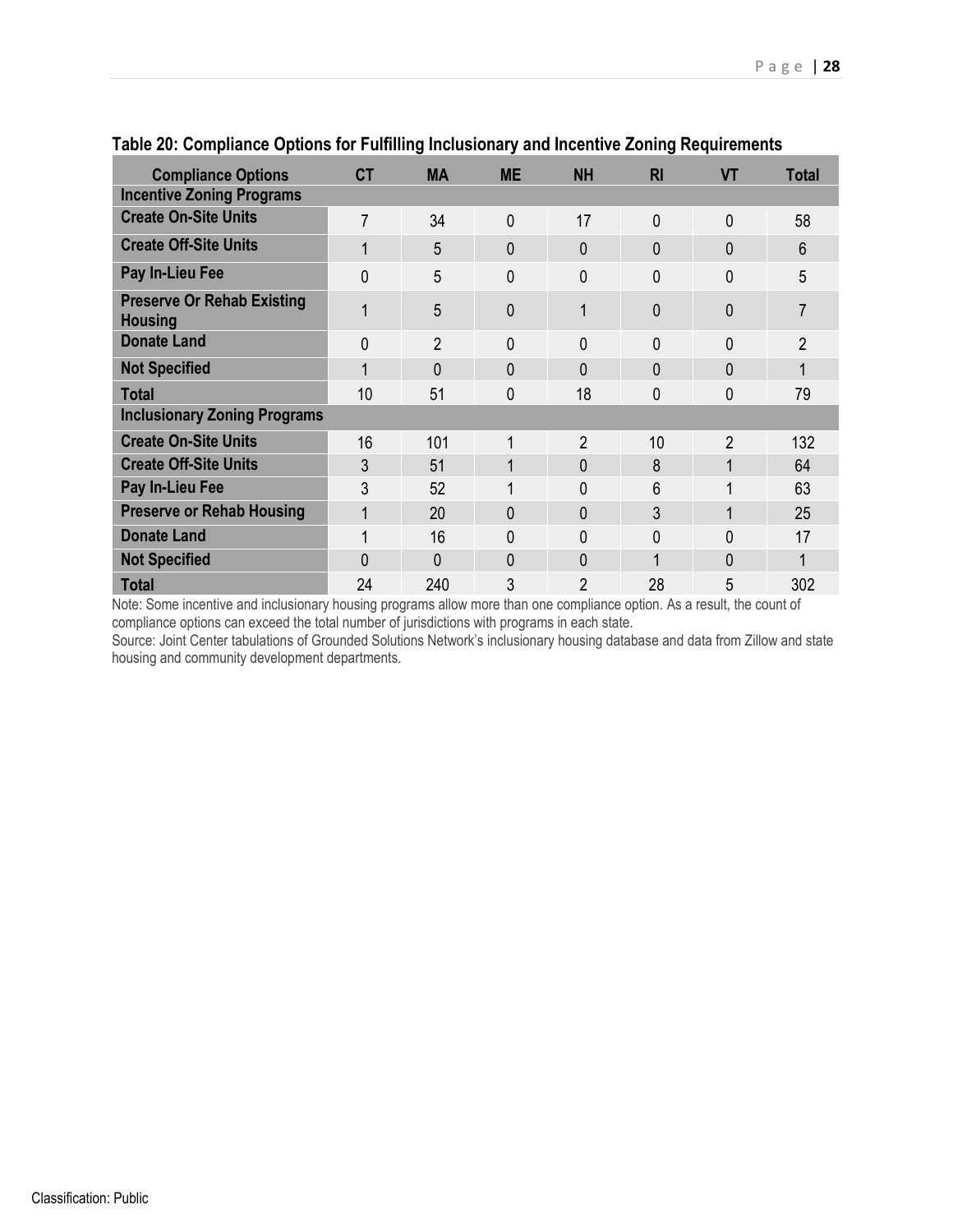|                                |                |                | .         | J F –          |                |                |                |
|--------------------------------|----------------|----------------|-----------|----------------|----------------|----------------|----------------|
| <b>Incentives/Provisions</b>   | <b>CT</b>      | <b>MA</b>      | <b>ME</b> | <b>NH</b>      | <b>RI</b>      | <b>VT</b>      | <b>Total</b>   |
| <b>Incentive Zoning</b>        |                |                |           |                |                |                |                |
| <b>Density Bonus</b>           | 4              | 27             | 0         | 14             | $\Omega$       | $\Omega$       | 45             |
| <b>Other Zoning Variances</b>  | $\mathbf{0}$   | 13             | 0         | $\overline{2}$ | 0              | 0              | 15             |
| <b>Expedited Permitting</b>    |                | $\overline{4}$ | 0         | 0              | $\mathbf{0}$   | $\mathbf{0}$   | 5              |
| <b>Tax Relief</b>              |                | 1              | 0         | 0              | 0              | 0              | $\overline{2}$ |
| <b>Fee Reduction Or Waiver</b> | $\mathbf{0}$   | $\overline{0}$ | 0         | $\overline{2}$ | $\overline{0}$ | $\overline{0}$ | $\overline{2}$ |
| <b>Unit Concessions</b>        | 0              | 0              | 0         | 0              | 0              | 0              | 0              |
| <b>Not Specified</b>           | 3              | $\overline{2}$ | 0         | $\mathbf{0}$   | $\mathbf{0}$   | $\mathbf{0}$   | 5              |
| <b>Inclusionary Zoning</b>     |                |                |           |                |                |                |                |
| <b>Density Bonus</b>           | 7              | 48             | 1         | $\mathbf{1}$   | 7              | 2              | 66             |
| <b>Other Zoning Variances</b>  | 4              | 19             | 0         | 0              | 5              | $\overline{0}$ | 28             |
| <b>Expedited Permitting</b>    | $\overline{2}$ | 4              | 0         | 0              | 2              |                | 9              |
| <b>Tax Relief</b>              | $\theta$       | $\mathbf{0}$   | 0         | $\mathbf{0}$   | $\mathbf{0}$   | $\mathbf{0}$   | 0              |
| <b>Fee Reduction Or Waiver</b> | $\Omega$       | 3              | 0         | $\Omega$       | $\overline{4}$ | $\overline{2}$ | 9              |
| <b>Unit Concessions</b>        | $\Omega$       | $\overline{2}$ | 0         | 0              | $\mathbf{0}$   | $\mathbf{0}$   | $\overline{2}$ |
| <b>Not Specified</b>           | 7              | 43             | 0         |                | 0              | 0              | 51             |

## **Table 21: Count of Special Provisions/Incentives by Program Type**

Notes: Incentive and inclusionary housing programs can offer one or more special provisions. As a result, the count of provisions can exceed the total number of jurisdictions with programs in each state.

Source: Joint Center tabulations of Grounded Solutions Network's inclusionary housing database and data from Zillow and state housing and community development departments.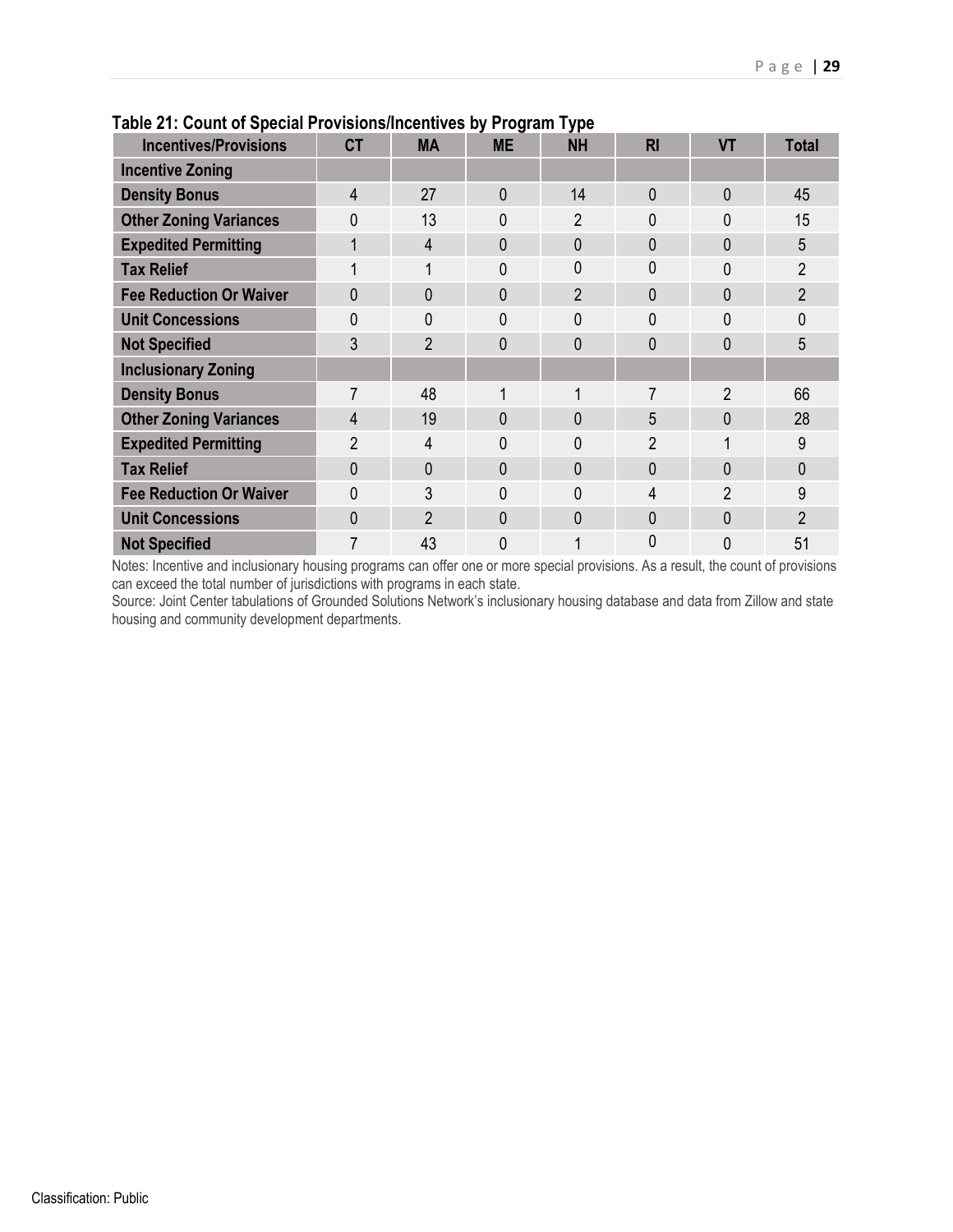# Attachment B: 2021 Targeted Community Lending Performance Goals

|                                                                                                                                           | A. Sponsor a range of regional outreach events with state housing finance agencies, the<br>Advisory Council, and/or other stakeholders including:                                                                                                                                                                                                                                                                                                                                                                                                           |  |  |  |  |
|-------------------------------------------------------------------------------------------------------------------------------------------|-------------------------------------------------------------------------------------------------------------------------------------------------------------------------------------------------------------------------------------------------------------------------------------------------------------------------------------------------------------------------------------------------------------------------------------------------------------------------------------------------------------------------------------------------------------|--|--|--|--|
| <b>Trainings and</b><br>networking events<br>regarding the 2021 AHP<br>and EBP program<br>changes and new AHP<br><b>Regulation</b>        | Five (5) online 2021 AHP application webinars completed in May<br>and June. Includes members' only application webinar.<br>Two (2) AHP Next Steps webinars for new awards completed<br>One (1) EBP/HOW application webinar completed<br>٠<br>Two (2) EBP/HOW enrollment webinars completed<br>$\bullet$<br>Two (2) EBP/HOW disbursement webinars scheduled<br>$\bullet$<br>Formal communication about the full implementation of the new<br>$\bullet$<br>regulation sent to members and housing partners, March 9.                                          |  |  |  |  |
| Host the 21 <sup>st</sup> Affordable<br><b>Housing Development</b><br>Competition                                                         | Competition started in February. Seven student teams. Proposals<br>$\bullet$<br>due April 5 <sup>th</sup> . Virtual Awards Ceremony April 27 <sup>th</sup> .                                                                                                                                                                                                                                                                                                                                                                                                |  |  |  |  |
| Land-use best practices<br>and inclusionary zoning                                                                                        | Research completed by Harvard Joint Center for Housing Studies.<br>$\bullet$<br>Outreach postponed until 2022.<br>$\bullet$<br>Event(s) postponed for 2022.                                                                                                                                                                                                                                                                                                                                                                                                 |  |  |  |  |
|                                                                                                                                           | B. Conduct research regarding development of a Targeted Fund for creation of new,<br>affordable for-sale housing stock for lower income households and people of color.                                                                                                                                                                                                                                                                                                                                                                                     |  |  |  |  |
|                                                                                                                                           | Under consideration given regulatory limitations<br>$\bullet$<br>Research about homeownership and wealth gaps by ethnicity will<br>$\bullet$<br>be included in the 2022 Targeted Community Lending Plan<br>CHAPA Racial Equity in Housing Summit, ongoing for 2021 and<br>$\bullet$<br>2022; future outcomes will inform HCI programs research and<br>design.<br>HEIRS Property Prevention and Resolution Funders Forum (virtual),<br>$\bullet$<br>co-sponsored with FHLBanks Atlanta, Dallas, and Pittsburgh,<br>December 2. Expected to continue in 2022. |  |  |  |  |
| Disburse 100 percent of the subsidy funds allocated for the 2021 Jobs for New England and<br>C.<br>Helping to House New England programs. |                                                                                                                                                                                                                                                                                                                                                                                                                                                                                                                                                             |  |  |  |  |
|                                                                                                                                           | Jobs for New England: \$3.0 million approved and disbursed (100%);<br>$\bullet$<br>JNE-Recovery Grants \$1.75 million disbursed (100%). 270 total<br>grant recipients. 40 members participating.<br>JNE Traditional: \$1.25 million subsidy disbursed (100%); 30<br>projects, 15 members participating.<br>Helping to House New England: \$2 million total<br>\$700,000 disbursed to the seven (7) state HFAs and Massachusetts<br>Housing Partnership.                                                                                                     |  |  |  |  |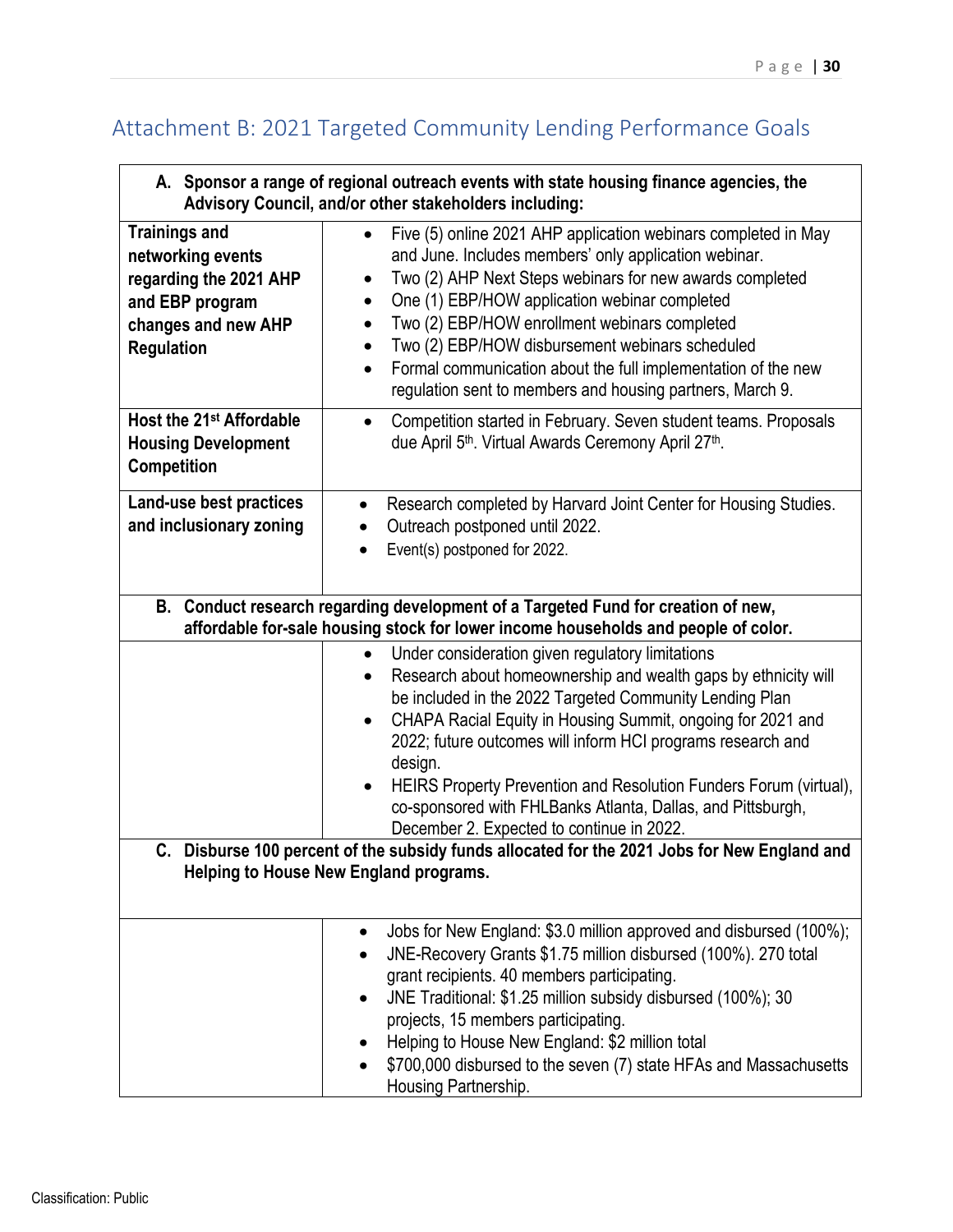|          | \$1.3 million allocated for Housing our Workforce (HOW). \$1,131,666<br>$\bullet$<br>(87%) disbursed for 115 homebuyers; 19 homebuyers enrolled<br>Data as of November 15, 2021                                                                                                                                                                                                                                                                                                                                                                                                                                                                             |
|----------|-------------------------------------------------------------------------------------------------------------------------------------------------------------------------------------------------------------------------------------------------------------------------------------------------------------------------------------------------------------------------------------------------------------------------------------------------------------------------------------------------------------------------------------------------------------------------------------------------------------------------------------------------------------|
| program. | D. Disburse \$300 million in Community Development Advances, including the CDA Extra                                                                                                                                                                                                                                                                                                                                                                                                                                                                                                                                                                        |
|          | \$663,249,849 million approved, \$186,722,170 funds disbursed<br>$\bullet$<br>(28%). 51 CDA initiatives including 20 residential/housing initiatives<br>and 31 economic development initiatives as of November 15, 2021<br>Three (3) CDA webinars completed (March 30, June 10, September<br>14).<br>E. Conduct 16 outreach and technical assistance meetings with members and sponsors<br>regarding identifying community development business opportunities, how to strategically<br>access the Bank's Housing and Community Investment programs, and/or specific technical<br>assistance regarding the Bank's Housing and Community Investment programs. |
|          | CRA, Community Banks, and FHLBank Boston. Clark University,<br>$\bullet$<br>Worcester, MA. Graduate seminar presentation, March 3.<br>CRA Forum on Community Development Partnering for Success,<br>FDIC, Federal Reserve, and OCC, April 28.<br>Massachusetts Small Business Administration Lenders' Call,<br>$\bullet$<br>March 15.<br>Sixteen (16) community development consultations with member<br>financial institutions to date.                                                                                                                                                                                                                    |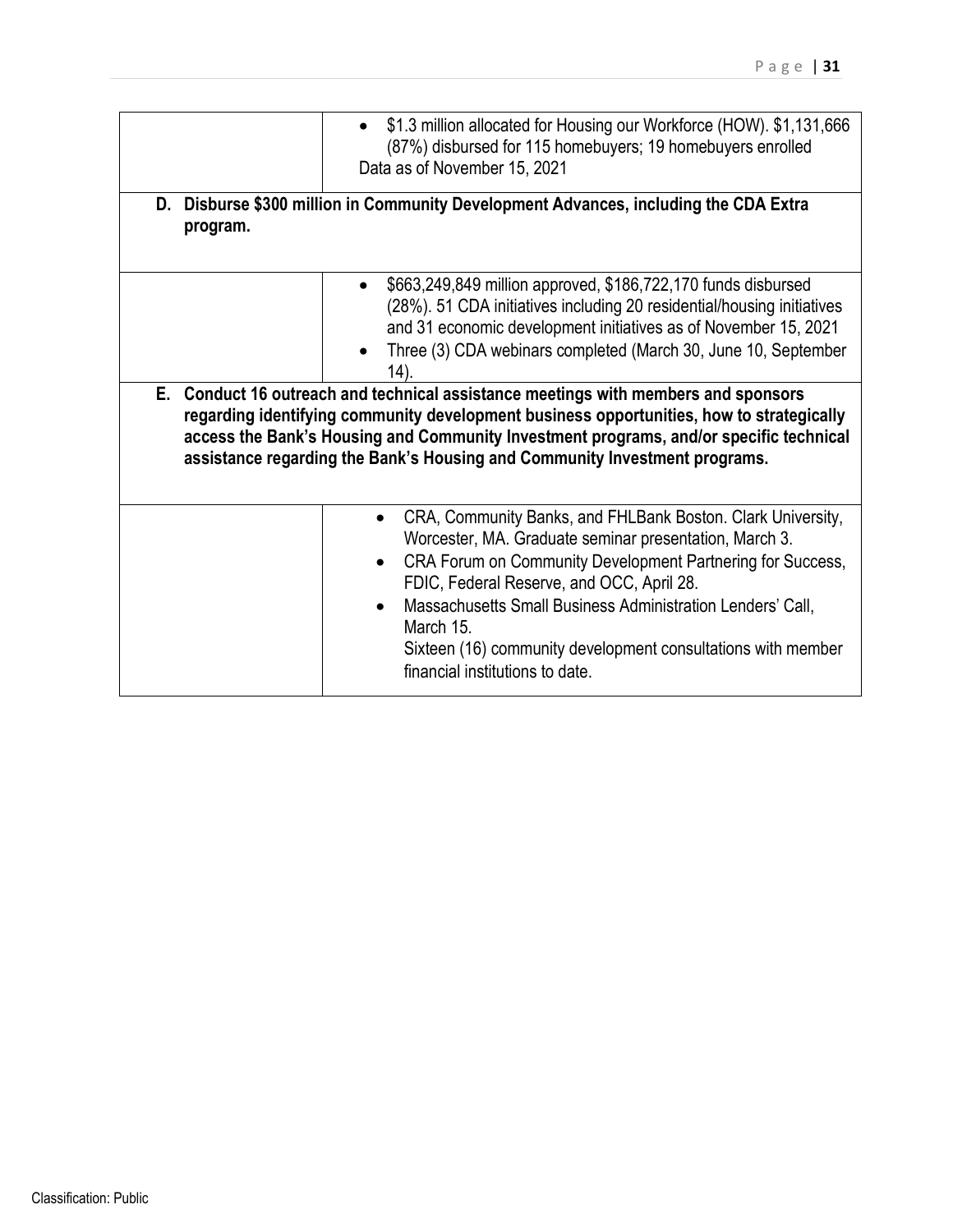# Attachment C: Regulatory Citation and Bibliography

12 CFR 1290.6, 12 CFR 1291.13, and 12 CFR 1292.4 require that the Bank establish and maintain a community support program that provides technical assistance to members, promotes and expands affordable housing finance, identifies opportunities for members to expand financial and credit services to underserved communities, and encourages members to increase their targeted community lending and affordable housing finance activities by providing incentives and technical assistance. The 2021 Community Lending Plan is an integral part of FHLBank Boston's programs and, as such, also codifies the Bank's community support program overall.

12 CFR 1290.6 also requires that the Targeted Community Lending Plan should:

- reflect market research,
- Describe how FHLBank Boston will address identified credit needs and market opportunities,
- Be developed in consultation with the Advisory Council, members, and other stakeholders, and
- Establish quantitative targeted community lending performance goals.

## **Bibliography**

Black Night Mortgage Monitor. "Servicers Face Operational Challenge of Processing Up to 18,000 Forbearance Plan Per Day as Newly Detailed Forbearance Timelines Frontload Expirations to the Fall." <https://www.blackknightinc.com/black-knights-june-2021-mortgage-monitor/>

CoreLogic. "Typical Homeowner in Forbearance has Plenty of Home Equity". May 6, 2021. [https://www.corelogic.com/intelligence/typical-homeowner-in-forbearance-has-plenty-of-home-equity/](https://www.hud.gov/press/press_releases_media_advisories/hud_no_21_041)

The Boston Foundation. Greater Boston Housing Report Card 2019: Supply, Demand and the Challenge of Local Control. [https://www.tbf.org/news-and-insights/reports/2019/june/greater-boston-housing-report](https://www.tbf.org/news-and-insights/reports/2019/june/greater-boston-housing-report-card-2019)[card-2019](https://www.tbf.org/news-and-insights/reports/2019/june/greater-boston-housing-report-card-2019) 

Federal Reserve Board, Financial Accounts of the United States, First quarter 2020 to First Quarter 2021. Harvard Joint Center for Housing Studies tabulations.

Riordan Frost. "Pre-Pandemic Trends Offer Insight into Post-Pandemic Homelessness." Housing Perspectives Blog. March 2021: [https://www.jchs.harvard.edu/blog/pre-pandemic-trends-offer-insight-post](https://www.jchs.harvard.edu/blog/pre-pandemic-trends-offer-insight-post-pandemic-homelessness)[pandemic-homelessness.](https://www.jchs.harvard.edu/blog/pre-pandemic-trends-offer-insight-post-pandemic-homelessness)

Joint Center for Housing Studies. State of the Nation's Housing: 2021.Harvard University. <https://www.jchs.harvard.edu/state-nations-housing-2021>

Mohsenpour, Amir et al. "SARS-Cov-2 prevalence, transmission, health-related outcomes and control strategies in homeless shelters: systematic review and meta-analysis." Manuscript reprint. MedRxiv. December 22, 2020.

<https://www.medrxiv.org/content/medrxiv/early/2021/01/15/2021.01.14.21249851.full.pdf>